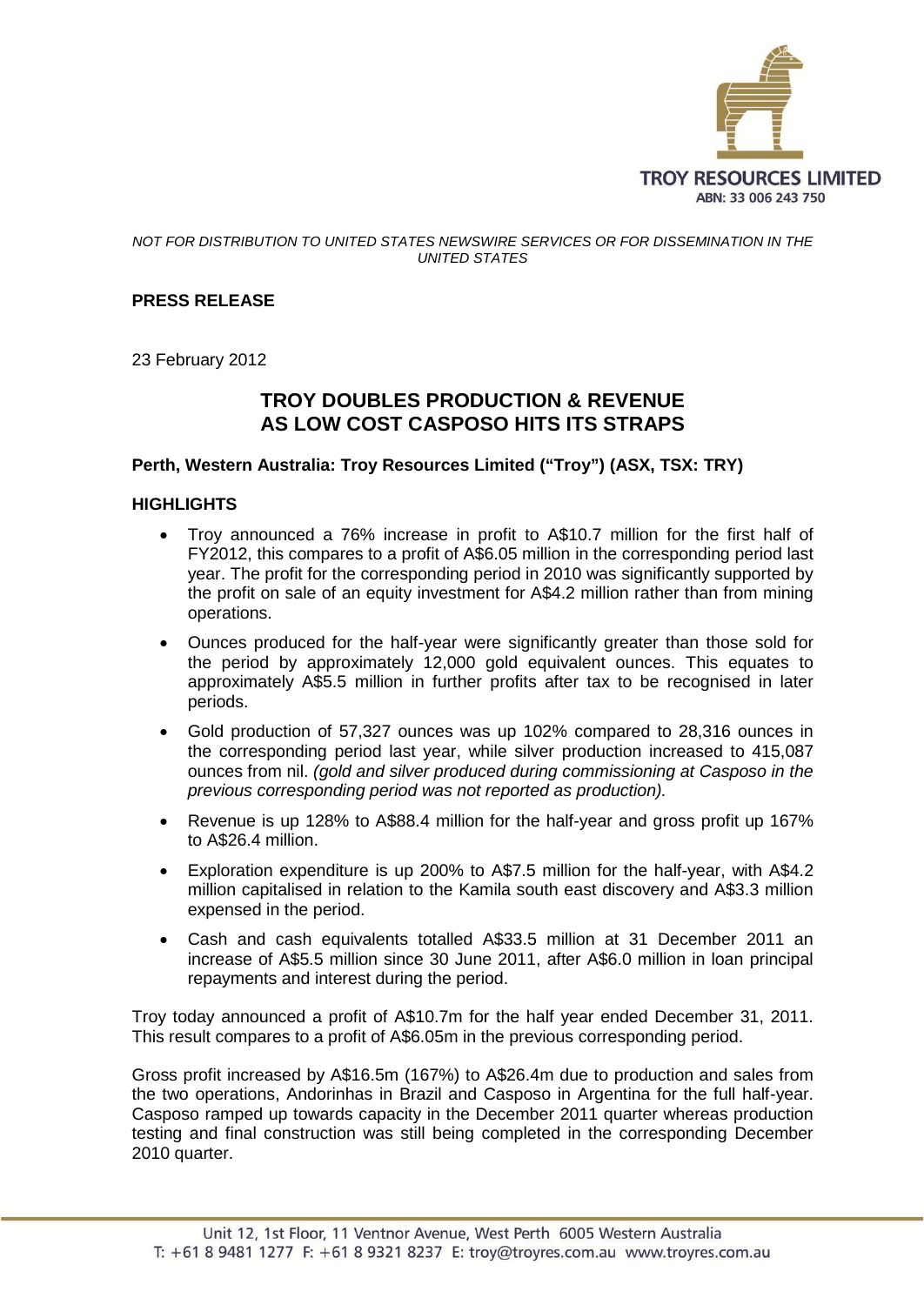The result was achieved after expensing A\$3.3m (2010: A\$2.5m) and capitalising A\$4.2m (2010: A\$nil) in exploration expenditure and expensing A\$17.8m for amortisation and depreciation (2010: A\$9.25m). The Company continues its aggressive exploration program with a total of \$7.5m spent in the first half year and an annual budget of \$15.0m, primarily for brownfields exploration at Casposo in Argentina.

Other income declined by A\$5.0m as the corresponding half year result included A\$4.2m profit on the sale of an equity investment.

Income taxes incurred in Argentina and Brazil increased to A\$6.6m from A\$0.4m primarily due to increased gross profits. Export tax at 5% of revenue for Argentina totalled A\$2.7m compared to A\$nil as there were no Argentine sales in the corresponding period.

Commenting on the results Troy CEO Paul Benson said: **"This is a pleasing result with a headline after tax profit of A\$10.7m. Also due principally to the six week delay between Casposo production and sales, the declared profit excludes an approximate A\$5.5m in additional after tax profit, on gold and silver bullion and doré held in inventories at cost, that will be recognised in following periods. This strong result reflects the ramp up in Casposo's performance in the December 2011 quarter and strong performance at Andorinhas for the full half year."**

#### ENDS

**For further information please contact:**

**Chief Executive Officer Media Relations<br>
Troy Resources NL<br>
Purple Commun** 

**Paul Benson Annette Ellis / Warrick Hazeldine Troy Resources NL Purple Communications T: (618) 9481 1277 T: (618) 61 8 6314 6300 E: [troy@troyres.com.au](file:///C:\Users\Rachel\AppData\Local\Microsoft\Windows\Temporary%20Internet%20Files\Content.Outlook\Local%20Settings\Temporary%20Internet%20Files\Content.Outlook\Local%20Settings\Documents%20and%20Settings\paul.benson\Local%20Settings\Temporary%20Internet%20Files\AEllis.SBS\Local%20Settings\Temporary%20Internet%20Files\Local%20Settings\Temporary%20Internet%20Files\Content.Outlook\0EWZFCFH\troy@troyres.com.au) E: [aellis@purplecom.com.au](mailto:aellis@purplecom.com.au)**

This news release contains "forward-looking statements" and "forward-looking information", based on assumptions and judgements of management<br>regarding future events and results. Such "forward-looking statements" and "forwa "scheduled", "estimates", "forecasts", "intends", "anticipates", or "believes", or variations (including negative variations) of such words and phrases, or<br>state that certain actions, events or results "may", "could", "wou and/or its subsidiaries to be materially different from any future results, performance or achievements expressed or implied by the forward-looking<br>information. Such factors include, among others, future prices of gold an failure, delays in obtaining governmental approvals or in the commencement of operations, the possibility of cost overruns, as well as those factors<br>disclosed in the Company's filed documents. There can be no assurance th completed within expected time limits and budgets or that, when completed, the mines will operate as anticipated or that expected production levels will *be achieved.*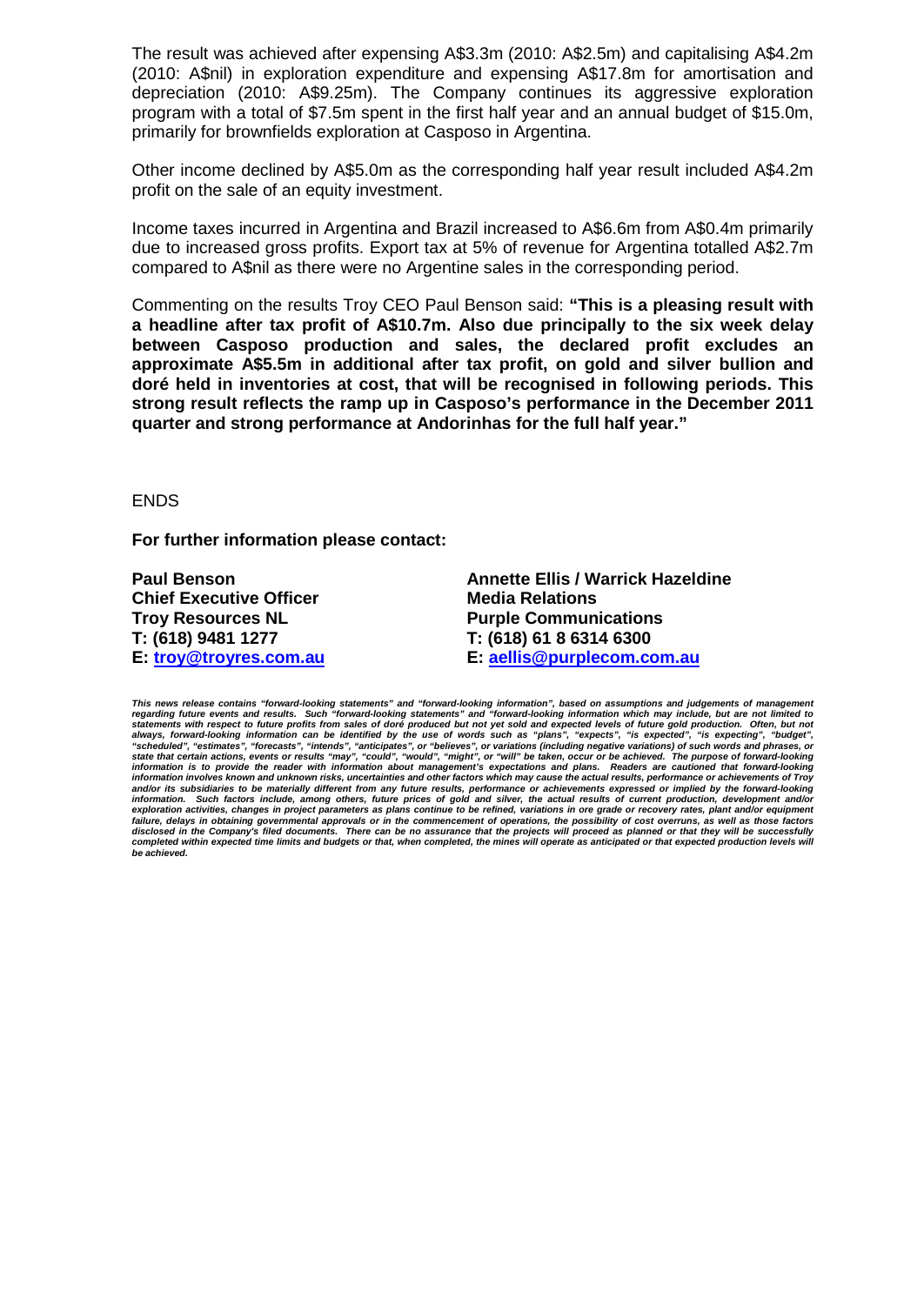#### **ABOUT TROY RESOURCES**

Troy Resources (TSX, ASX: TRY) is a dividend-paying junior gold producer, with a clear growth strategy. The Company has two producing gold operations; Andorinhas Mine in Para State, Brazil and the Casposo gold and silver mine, in San Juan Province, Argentina.

Troy has an experienced Board and management team with a track record of successful, fast-track mine development and low-cost operations.

Troy has an annual exploration budget in excess of \$15 million and a proven track record in exploration discoveries and strategic acquisitions.

Following the development of the Casposo project in Argentina, Troy has entered a renewed growth phase which will again lift the Company's annual gold production above 100,000 ounces of gold per annum.

The Company is well positioned to continue its path of strong growth and profitable operations, and on track to achieve its vision of becoming a highly profitable mid-tier gold producer with a portfolio of quality long-life assets.

The Company maintains a robust balance sheet and forecasts continued strong cash flow from its current assets. Troy's gold production is unhedged; allowing its shareholders access to the full benefit of current and future gold price upside.

Troy is a responsible corporate citizen, committed to the best practice of health and safety, environmental stewardship and social responsibility.



## **PROJECT LOCATIONS**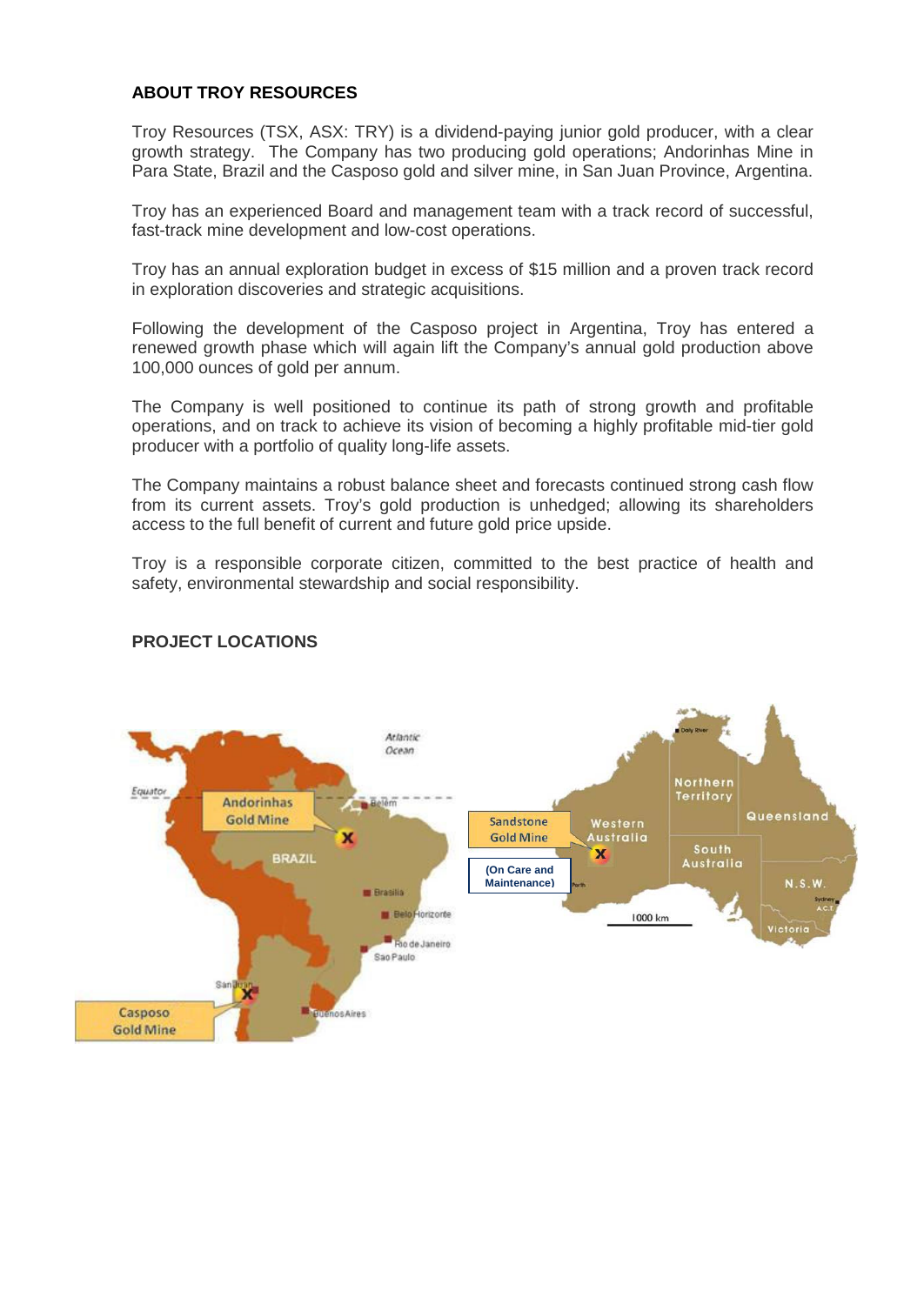# **Half-Yearly Report For the period ended 31 December 2011**

# **TROY RESOURCES LIMITED (Formerly Troy Resources NL)**

# **ABN 33 006 243 750 Previous corresponding period 31 December 2010**

## **For announcement to the market**

*Extracts from this report for announcement to the market (see note 1).*

|                                                                                                                                                                                           |                     |    |                             |     | A\$'000 |
|-------------------------------------------------------------------------------------------------------------------------------------------------------------------------------------------|---------------------|----|-----------------------------|-----|---------|
| Revenues from ordinary activities                                                                                                                                                         |                     | Up | 128%                        | to  | 88,440  |
| Profit from ordinary activities after tax attributable to members                                                                                                                         |                     | Up | 76%                         | to  | 10,658  |
| Profit for the period attributable to members                                                                                                                                             |                     | Up | 76%                         | to  | 10,658  |
| <b>Interim Dividends</b>                                                                                                                                                                  | Amount per security |    | Franked amount per security |     |         |
| <b>Ordinary Securities</b>                                                                                                                                                                | Nil                 |    | Nil                         |     |         |
| Previous corresponding period                                                                                                                                                             | Nil                 |    |                             | Nil |         |
| Record date for determining entitlements to the dividend<br>N/A                                                                                                                           |                     |    |                             |     |         |
| Brief explanation of any of the figures reported above (see Note 1) and short details of any bonus or cash<br>issue or other item(s) of importance not previously released to the market: |                     |    |                             |     |         |

**This is a half-yearly report and is to be read in conjunction with the 30 June 2011 Annual Report.**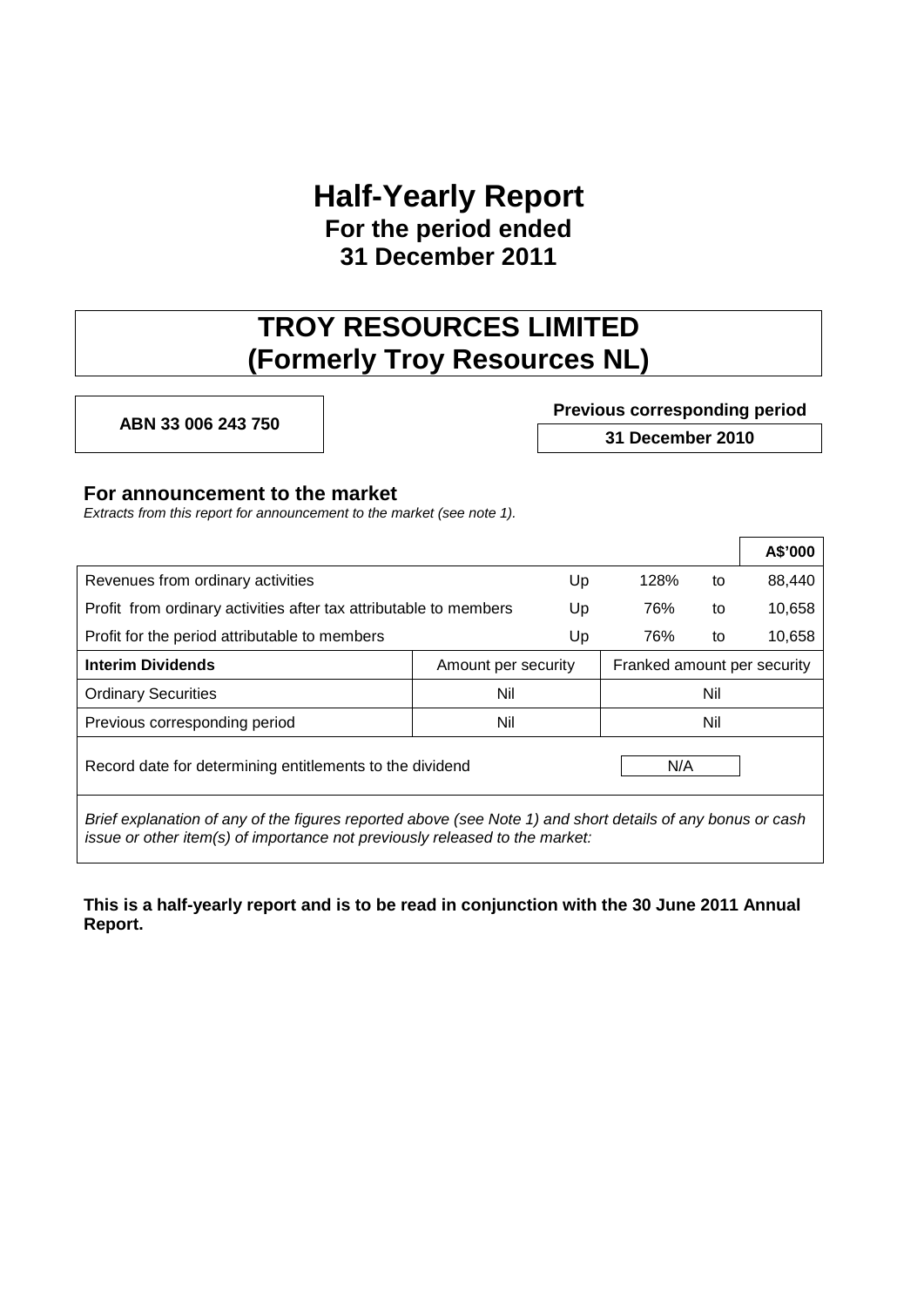

Financial Report for the Half Year ended 31 December 2011



# **TROY RESOURCES LIMITED (Formerly Troy Resources NL)**

# **ABN: 33 006 243 750**

# **CONSOLIDATED FINANCIAL REPORT**

# **FOR THE HALF YEAR ENDED**

**31 DECEMBER 2011**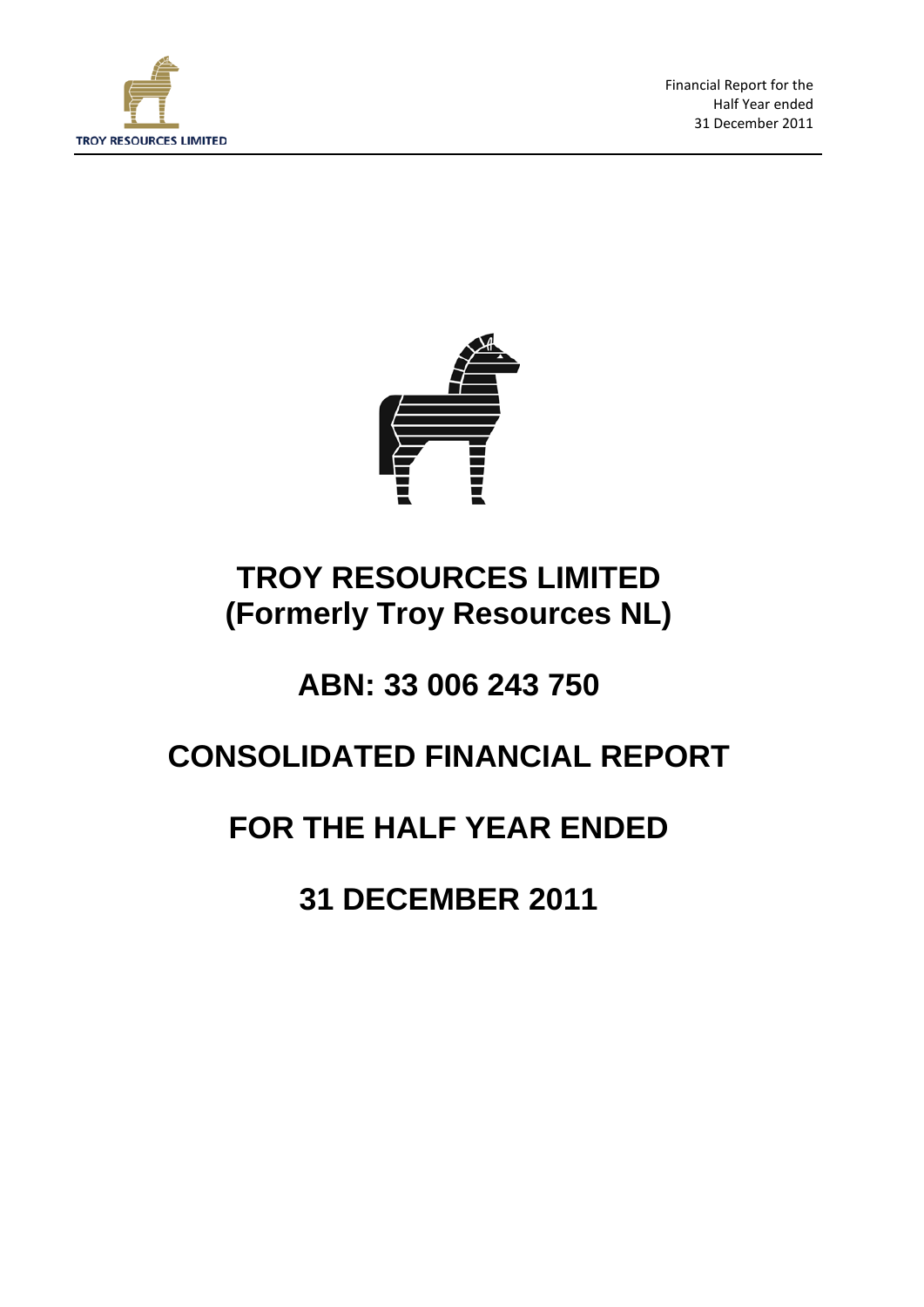

The Directors of Troy Resources Limited submit herewith the financial report for the half-year ended 31 December 2011. In order to comply with the provisions of the Corporations Act 2001, the Directors report as follows:

## **DIRECTORS**

The names of the Directors of the Company during and since the end of the half-year are:

- Mr D R Dix, Non-Executive Chairman
- Mr P Benson, Chief Executive Officer and Managing Director
- Mr K K Nilsson, Executive Director of Project Development
- Mr G R Chambers, Non-Executive Director
- Mr F S Grimwade, Non-Executive Director
- Mr J L C Jones, Non-Executive Director
- Mr C R W Parish, Non-Executive Director

### **REVIEW OF OPERATIONS**

#### **(a) Production and Sales**

Troy's total production for the half-year was 57,327 ounces of gold and 415,087 ounces of silver or  $65,363$  gold equivalent<sup> $(1)$ </sup> ounces (2010: 28,316 gold ounces).

Troy's wholly owned Andorinhas operation in Brazil produced 25,546 ounces of gold for the half-year (2010: 22,995 ounces) at an average cash cost of US\$523 per ounce (2010: US\$513). This increase in gold production was due to an increase in the mining and processing of underground ore during the half year, with a lesser portion of low grade stockpiles processed than in the corresponding period.

Troy's wholly owned Casposo operation in Argentina produced 31,781 ounces of gold and 415,087 ounces of silver or 39,813 gold equivalent ounces for the half-year (2010: nil). Casposo cash costs on a by-product basis were US\$413 per gold ounce net of silver credits (2010: nil). Total co-product cash costs were US\$671 per gold equivalent ounce (2010: nil).

Troy's wholly owned Sandstone operation sold 91 ounces of gold recovered from final site cleanup for the half-year (2010: 5,321 gold ounces produced). Sandstone ceased operational production in September 2010, since then the mine has been under care and maintenance.

Group sales for the half-year were 47,359 ounces of gold and 298,590 ounces of silver or 53,200 gold equivalent ounces on a consolidated basis.

The ramp up of production at the Casposo operation continued throughout the half-year to 31 December 2011 and was hindered by the extremely cold weather during the September 2011 quarter. During the corresponding 31 December 2010 half-year Casposo was still in the process of construction and testing of the plant with no commercial production or sales. The first trial pour of gold and silver doré occurred in November 2010 but commercial production did not commence until March 2011.

Due to the high silver content of the Casposo doré and the resulting time it takes for the external refinery to process it, combined with the logistics of transport to Canada and third party assays it can take approximately six weeks from when doré is produced on site until the bullion is ready for sale.

As at 31 December 2011 there was significant Casposo doré held on site and in process at the Canadian refinery (excluding doré forward sold) which is recorded at cost in inventories.

Casposo doré in process at the refinery in Canada forward sold at 31 December 2011 totalled 3,290 gold equivalent ounces which compares with 4,367 gold equivalent ounces at 30 June 2011 and nil at 31 December 2010.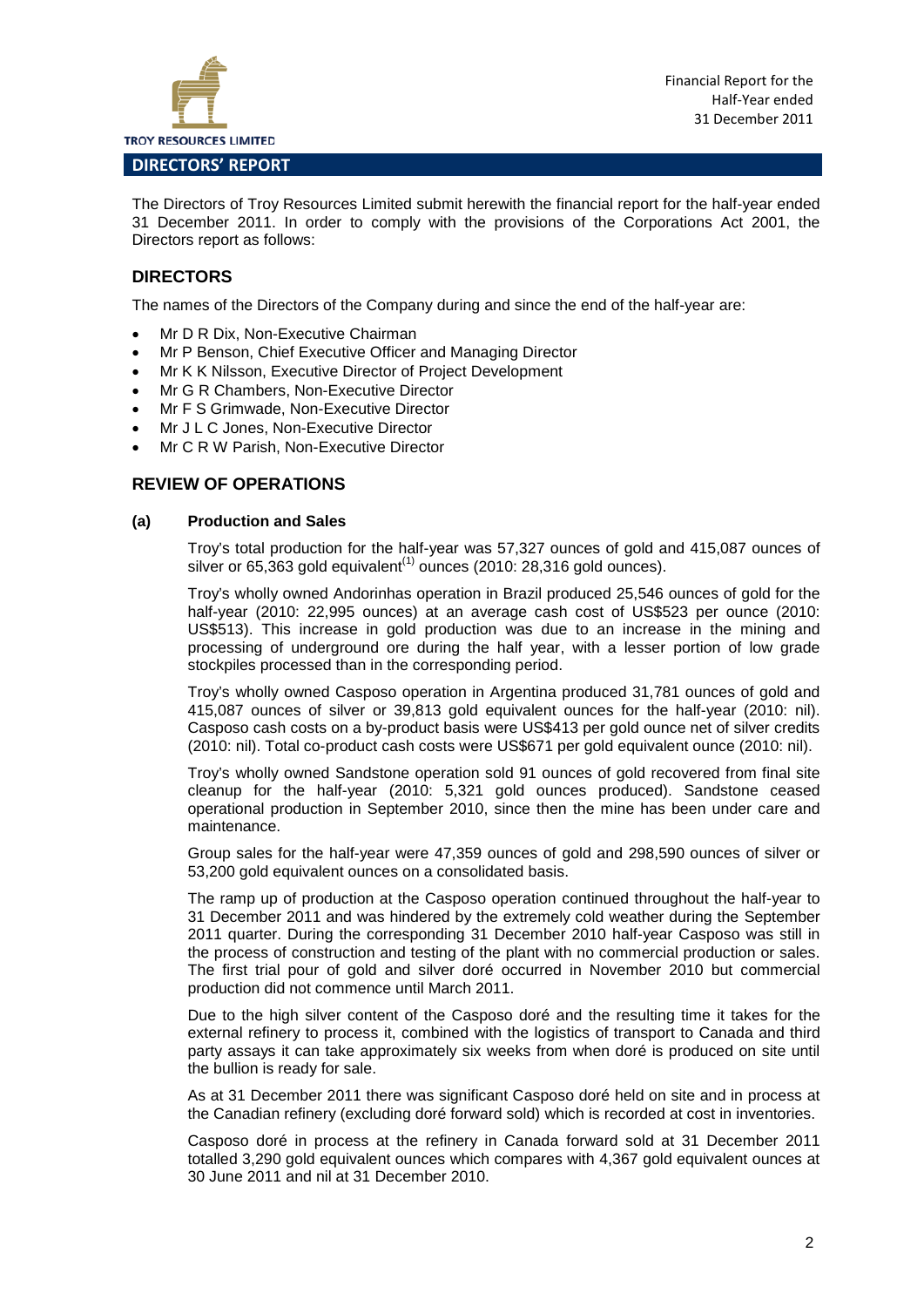

# **DIRECTORS' REPORT**

#### **(b) Results**

The consolidated profit from ordinary activities before tax and minority interests for the December half-year was \$17,264,000 (2010: \$6,477,000). The net profit after tax was \$10,654,000 (2010: \$6,037,000).

Total revenue generated increased to \$88,440,000 (2010: \$38,776,000) an increase of 128% principally driven by additional production for the new Casposo operation in Argentina.

Resulting profit before tax of \$17,264,000 increased 167% from \$6,477,000 principally due to increased gross profit of \$16,523,000 or 167%. The half-year profit included:

- i) Other income of \$533,000 (2010: \$5,554,000). In 2010 other income included pretax profit on the sale of equity investments of \$4,207,000.
- ii) Expensing net exploration of \$3,313,000 (2010: \$2,512,000).
- iii) Export tax incurred in Argentina of \$2,735,000 (2010: nil).
- iv) Amortisation and depreciation of \$17,782,000 (2010: \$9,249,000).

Income tax expense increased to A\$6,610,000 for the half-year (2010: A\$440,000).

Earnings per share on a fully diluted basis were 11.9 cents profit, compared with 6.9 cents profit in 2010.

As at 31 December 2011, total shareholders' equity was \$111,125,000 representing an increase in comparison with \$109,681,000 as at 30 June 2011. Increases in retained profits have been offset by foreign exchange devaluations in Australian dollar terms of Troy's South American assets.

During the half year to 31 December 2011 the Australian dollar strengthened against the Brazilian Real by 13% (2010: 10%) and the Argentinean Peso by 1% (2010: 20%).

#### **(c) Investec Debt Facilities**

Troy has a debt facility with Investec Bank (Australia) Limited ("Investec") which reduced from A\$35.0 million to A\$26.25 million on 30 September 2011. The facility has a three-year term to 31 March 2013. Troy continues to meet all the covenants in accordance with the facility.

As at 31 December 2011 Troy's drawn balance was A\$26.0 million. A principal repayment of A\$3.0 million was made in early January reducing Troy's drawn balance to A\$23.0 million. Further principal repayments of A\$5.5 million are due by 31 March 2012.

Cash and cash equivalents at 31 December 2011 totalled A\$33,468,000 and excluding restricting cash of A\$2,889,000 for environmental bonds, available cash totalled A\$30,579,000.

#### **(d) Dividends**

A final dividend for financial year 2011 of 6 cents per share with a record date of 15 December 2011 was paid on 6 January 2012. The final disbursement included a combination of cash and elections to reinvest in shares totalling A\$4.25 million in cash and 270,326 in shares issued at a discounted price of \$4.0241 per share. No interim dividend for financial year 2012 has been declared.

#### **(e) Exploration**

Total exploration expenditure for the half-year totalled \$7,532,000 (2010: \$2,512,000), of which \$4,219,000 was capitalised in relation to the Kamila South East extension at the Casposo project in Argentina, based on exploration results achieved to date indicating recoupment is reasonably assured. Therefore net exploration expensed directly to the profit and loss for the half-year totalled \$3,313,000 (2010: \$2,512,000).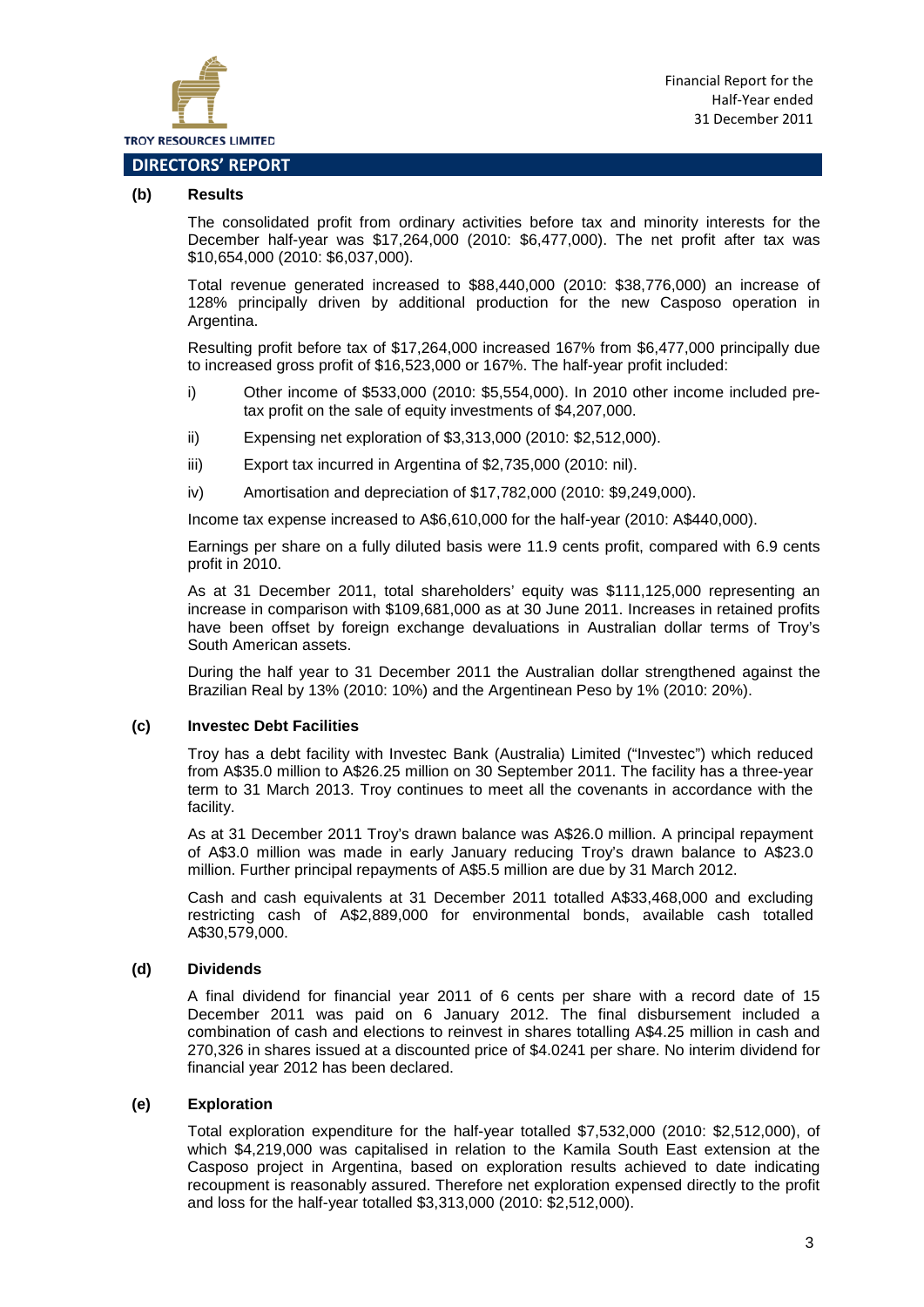

#### **DIRECTORS' REPORT**

#### **(f) Subsequent Events**

For details of significant events subsequent to balance date please refer to Note 11 on page 16 of this Half-Year Financial Report.

#### **(g) Additional Information**

Additional information on the Company's activities during the half year is available on its web site at [www.troyres.com.au.](http://www.troyres.com.au/) Information available includes the detailed quarterly activities report for the September and December 2011 periods, the 2011 Annual Report, Corporate Governance policies and other Company information and publications.

The auditor's independence declaration is included on page 5 of the Half-Year Financial Report.

### **ROUNDING OFF OF AMOUNTS**

The Entity is an entity of the kind referred to in ASIC Class Order 98/0100, dated 10 July 1998, and in accordance with that Class Order amounts in the Directors' Report, and the Half Year Financial Report have been rounded off to the nearest thousand dollars, unless otherwise indicated.

 $(1)$  Gold equivalent ounces produced converts silver ounces produced to an equivalent value of gold ounces using actual prices achieved and adds those equivalent ounces to the actual gold ounces produced.

Signed in accordance with a resolution of directors made pursuant to s.306 (3) of the Corporations Act 2001.

 $10(x)$ 

**Mr David R Dix** Chairman of Directors 23 February 2012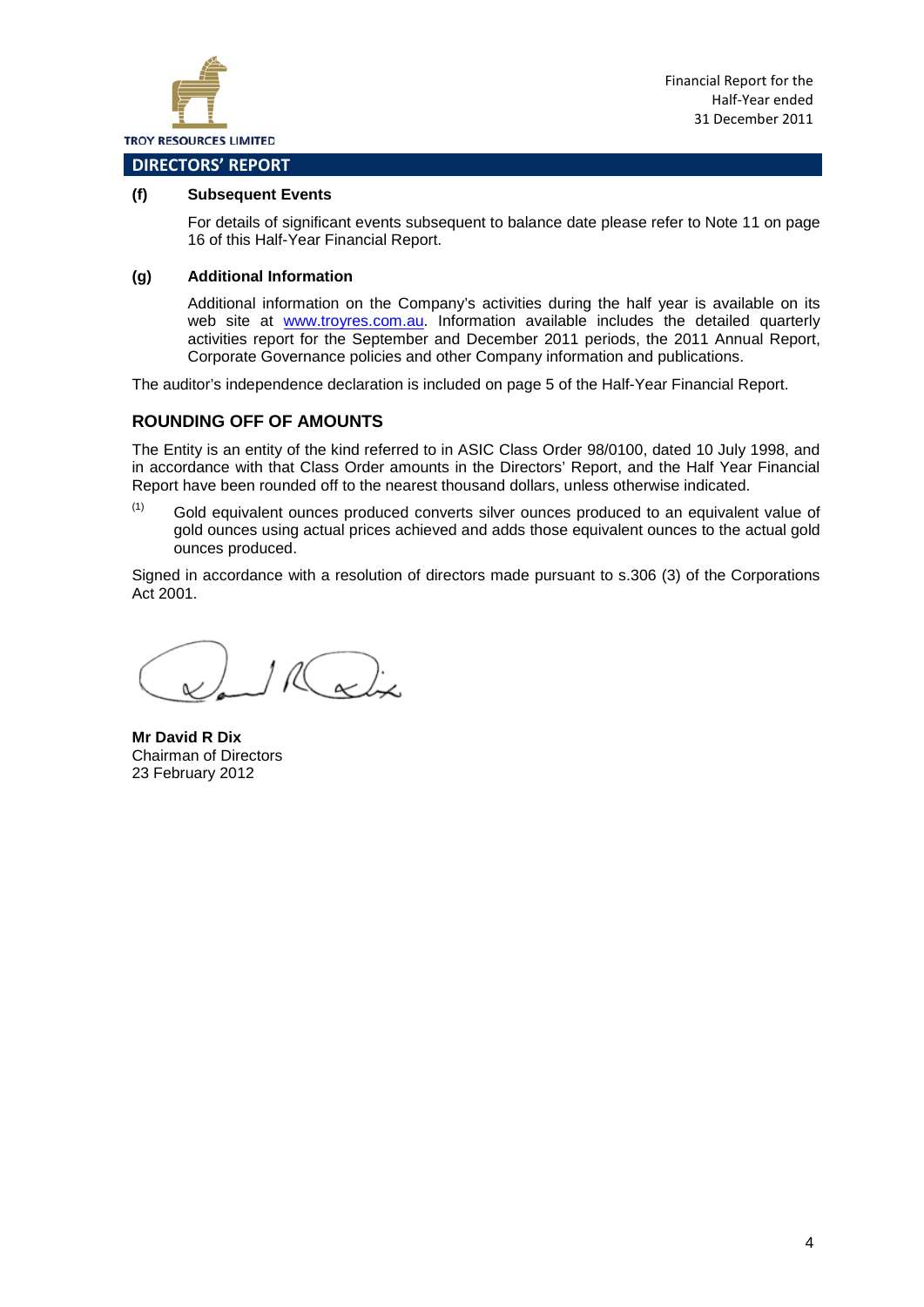# **Deloitte.**

Deloitte Touche Tohmatsu ABN 74 490 121 060

Woodside Plaza Level 14 240 St Georges Terrace Perth WA 6000 GPO Box A46 Perth WA 6837 Australia

Tel: +61 8 9365 7000 Fax: +61 (0) 8 9365 7001

www.deloitte.com.au The Board of Directors Troy Resources Limited Unit 12, First Floor 11 Ventnor Avenue West Perth, WA 6005

23 February 2012

Dear Board Members

#### **Auditor's Independence Declaration to Troy Resources Limited**

In accordance with section 307C of the Corporations Act 2001, I am pleased to provide the following declaration of independence to the directors of Troy Resources Limited.

As lead audit partner for the review of the financial statements of Troy Resources Limited for the half-year ended 31 December 2011, I declare that to the best of my knowledge and belief, there have been no contraventions of:

- (i) the auditor independence requirements of the Corporations Act 2001 in relation to the review; and
- (ii) any applicable code of professional conduct in relation to the review.

Yours sincerely

Deloitte Touche Tohmatsy

**DELOITTE TOUCHE TOHMATSU**  Tree

**Ross Jerrard**  Partner Chartered Accountants

Liability limited by a scheme approved under Professional Standards Legislation.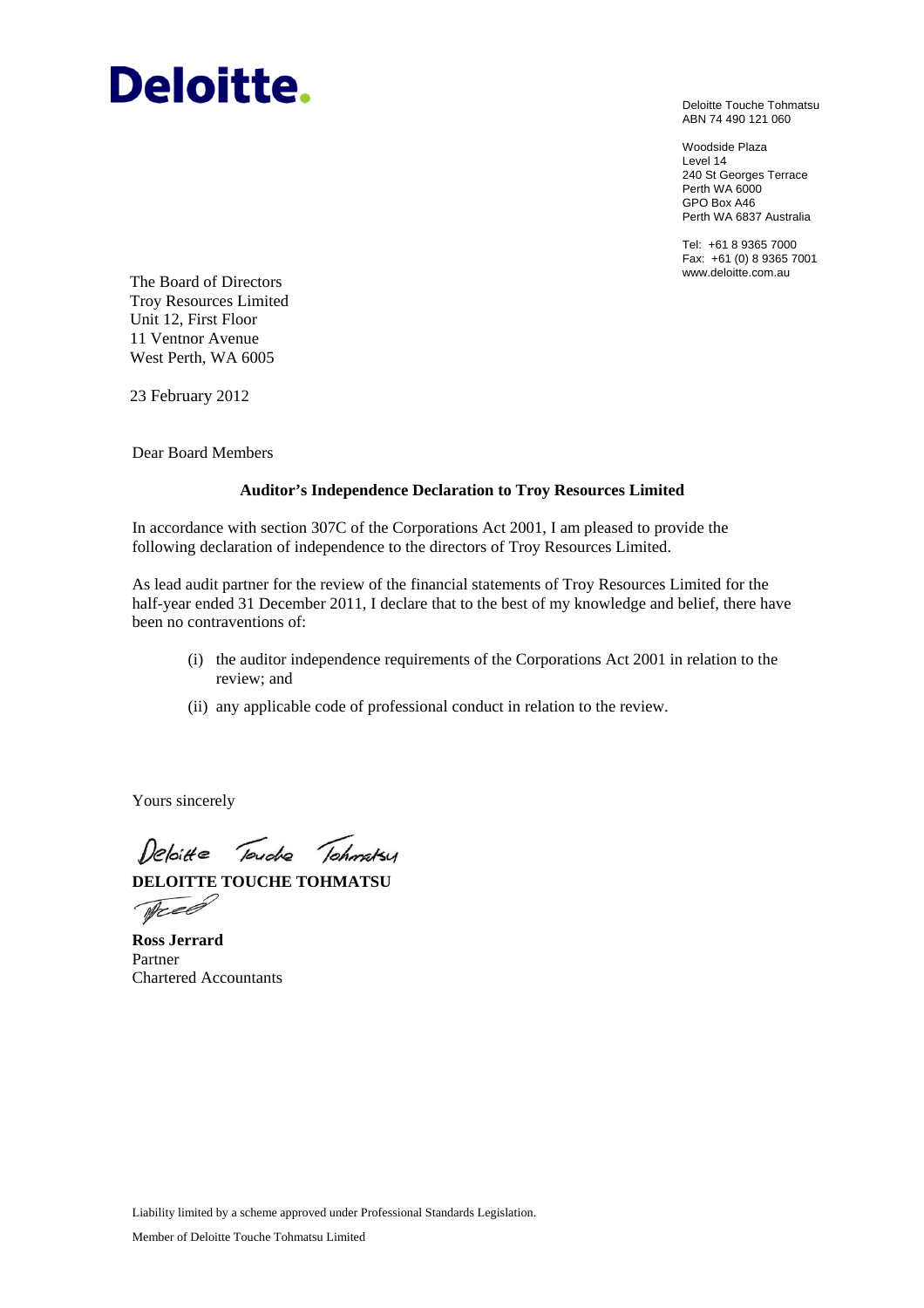

# **Condensed consolidated income statement for the half-year ended 31 December 2011**

|                                                                                                                                                    |                            | <b>Consolidated</b><br>Half-year ended                   |                                                           |
|----------------------------------------------------------------------------------------------------------------------------------------------------|----------------------------|----------------------------------------------------------|-----------------------------------------------------------|
|                                                                                                                                                    | <b>Notes</b>               | 31 Dec<br>2011<br>(\$'000)                               | 31 Dec<br>2010<br>(\$'000)                                |
| <b>Revenue</b><br>Export tax<br>Cost of Sales<br><b>Gross Profit</b>                                                                               | 3<br>5                     | 88,440<br>(2,735)<br>(59, 273)<br>26,432                 | 38,776<br>(28, 867)<br>9,909                              |
| Other income<br>Exploration expenses (net)<br>Administration expenses<br>Other expenses - Corporate<br>Care and maintenance costs<br>Finance costs | 3<br>4<br>4<br>4<br>4<br>4 | 533<br>(3, 313)<br>(4,068)<br>(293)<br>(186)<br>(1, 841) | 5,554<br>(2,512)<br>(4, 442)<br>(394)<br>(372)<br>(1,266) |
| <b>Profit Before Income Tax Expense</b>                                                                                                            |                            | 17,264                                                   | 6,477                                                     |
| Income tax (expense)<br><b>Profit After Income Tax Expense</b>                                                                                     | 5                          | (6, 610)<br>10,654                                       | (440)<br>6,037                                            |
| Profit Attributable to:<br>Owners of the Parent<br>Non-controlling interests                                                                       |                            | 10,658<br>(4)                                            | 6,045<br>(8)                                              |
|                                                                                                                                                    |                            | 10,654                                                   | 6,037                                                     |
| <b>Earnings Per Share (EPS)</b><br>Basic EPS (cents)<br>Diluted EPS (cents)                                                                        |                            | 12.1<br>11.9                                             | 6.9<br>6.9                                                |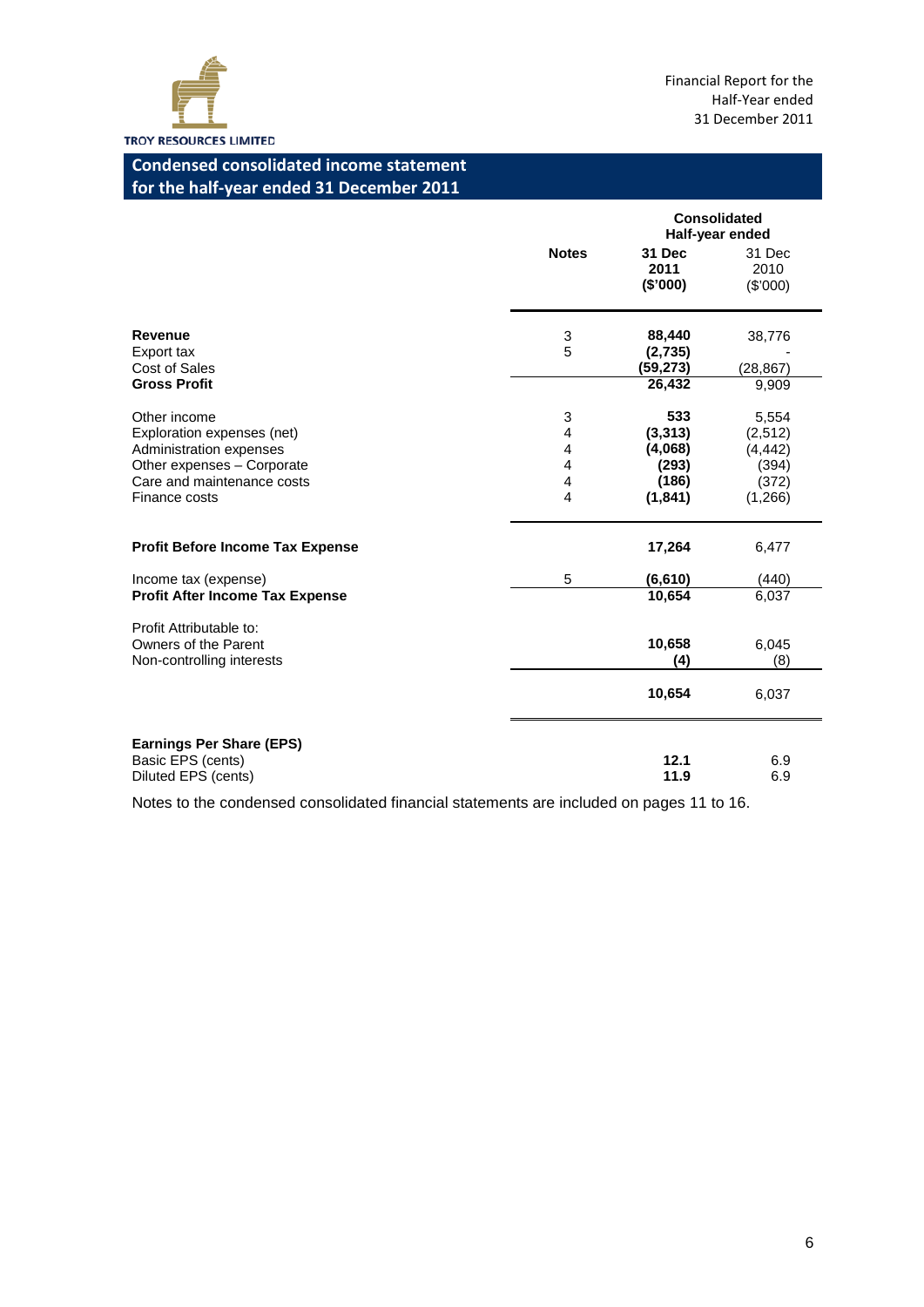

# **Condensed consolidated statement of comprehensive income for the half-year ended 31 December 2011**

|                                                                                                 |              | Consolidated<br>Half-year ended |                            |
|-------------------------------------------------------------------------------------------------|--------------|---------------------------------|----------------------------|
|                                                                                                 | <b>Notes</b> | 31 Dec<br>2011<br>(\$'000)      | 31 Dec<br>2010<br>(\$'000) |
| Profit for the period                                                                           |              | 10,654                          | 6,037                      |
| Other comprehensive income                                                                      |              |                                 |                            |
| Changes in value of available for sale assets,<br>net of income tax                             |              | (205)                           | (2, 428)                   |
| Exchange differences on translation of<br>Foreign operations                                    |              | (4,986)                         | (25,008)                   |
| Other comprehensive income for the period<br>(net of income tax)                                |              | (5, 191)                        | (27, 436)                  |
| Total comprehensive income for the period                                                       |              | 5,463                           | (21, 399)                  |
| Total comprehensive income attributable to:<br>Owners of the Parent<br>Non-controlling Interest |              | 5,469<br>(6)                    | (21, 387)<br>(12)          |
|                                                                                                 |              | 5,463                           | (21, 399)                  |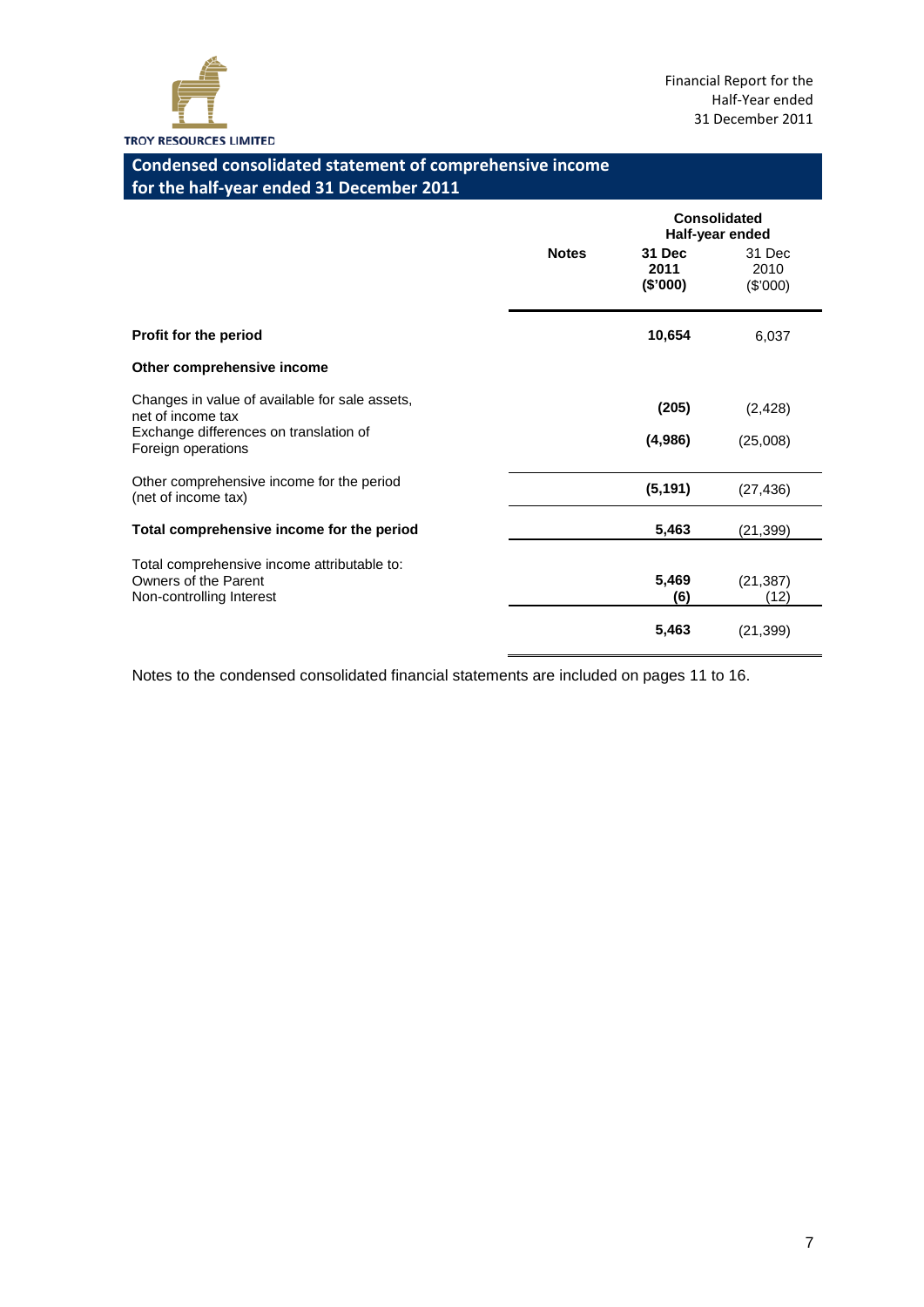

# **Condensed consolidated statement of financial position for the half-year ended 31 December 2011**

|                                                                                                                                                                                                |                | <b>Consolidated</b><br>Half-year ended             |                                                    |
|------------------------------------------------------------------------------------------------------------------------------------------------------------------------------------------------|----------------|----------------------------------------------------|----------------------------------------------------|
|                                                                                                                                                                                                | <b>Notes</b>   | 31 Dec<br>2011<br>(\$'000)                         | 30 Jun<br>2011<br>$(\$'000)$                       |
| <b>CURRENT ASSETS</b><br>Cash and cash equivalents<br>Trade and other receivables<br>Inventories                                                                                               | 6              | 33,468<br>18,800<br>18,520                         | 27,941<br>7,324<br>14,029                          |
| <b>TOTAL CURRENT ASSETS</b>                                                                                                                                                                    |                | 70,788                                             | 49,294                                             |
| <b>NON-CURRENT ASSETS</b><br>Property, plant and equipment<br>Mine and development properties<br><b>Exploration properties</b><br>Receivables<br>Other financial assets<br>Deferred tax assets | 6              | 51,060<br>35,457<br>6,829<br>3,404<br>201<br>2,256 | 53,070<br>44,131<br>2,884<br>6,461<br>406<br>4,468 |
| <b>TOTAL NON-CURRENT ASSETS</b>                                                                                                                                                                |                | 99,207                                             | 111,420                                            |
| <b>TOTAL ASSETS</b>                                                                                                                                                                            |                | 169,995                                            | 160,714                                            |
| <b>CURRENT LIABILITIES</b><br>Trade and other payables<br>Current tax payables<br>Deferred consideration on acquisition<br>Provisions<br><b>Borrowings</b>                                     | $\overline{7}$ | 13,746<br>1,451<br>195<br>10,001<br>17,250         | 8,997<br>2,317<br>189<br>3,938<br>12,500           |
| <b>TOTAL CURRENT LIABILITIES</b>                                                                                                                                                               |                | 42,643                                             | 27,941                                             |
| <b>NON-CURRENT LIABILITIES</b><br>Deferred tax liabilities<br>Provisions<br><b>Borrowings</b>                                                                                                  | $\overline{7}$ | 2,826<br>5,745<br>7,656                            | 4,071<br>2,432<br>16,589                           |
| <b>TOTAL NON-CURRENT LIABILITIES</b>                                                                                                                                                           |                | 16,227                                             | 23,092                                             |
| <b>TOTAL LIABILITIES</b>                                                                                                                                                                       |                | 58,870                                             | 51,033                                             |
| <b>NET ASSETS</b>                                                                                                                                                                              |                | 111,125                                            | 109,681                                            |
| <b>EQUITY</b><br><b>Issued Capital</b><br>Reserves<br>Retained earnings                                                                                                                        | 9              | 98,954<br>(35,031)<br>47,444                       | 97,596<br>(29, 782)<br>42,103                      |
| Parent interest<br>Non-controlling interests                                                                                                                                                   |                | 111,367<br>(242)                                   | 109,917<br>(236)                                   |
| <b>TOTAL EQUITY</b>                                                                                                                                                                            |                | 111,125                                            | 109,681                                            |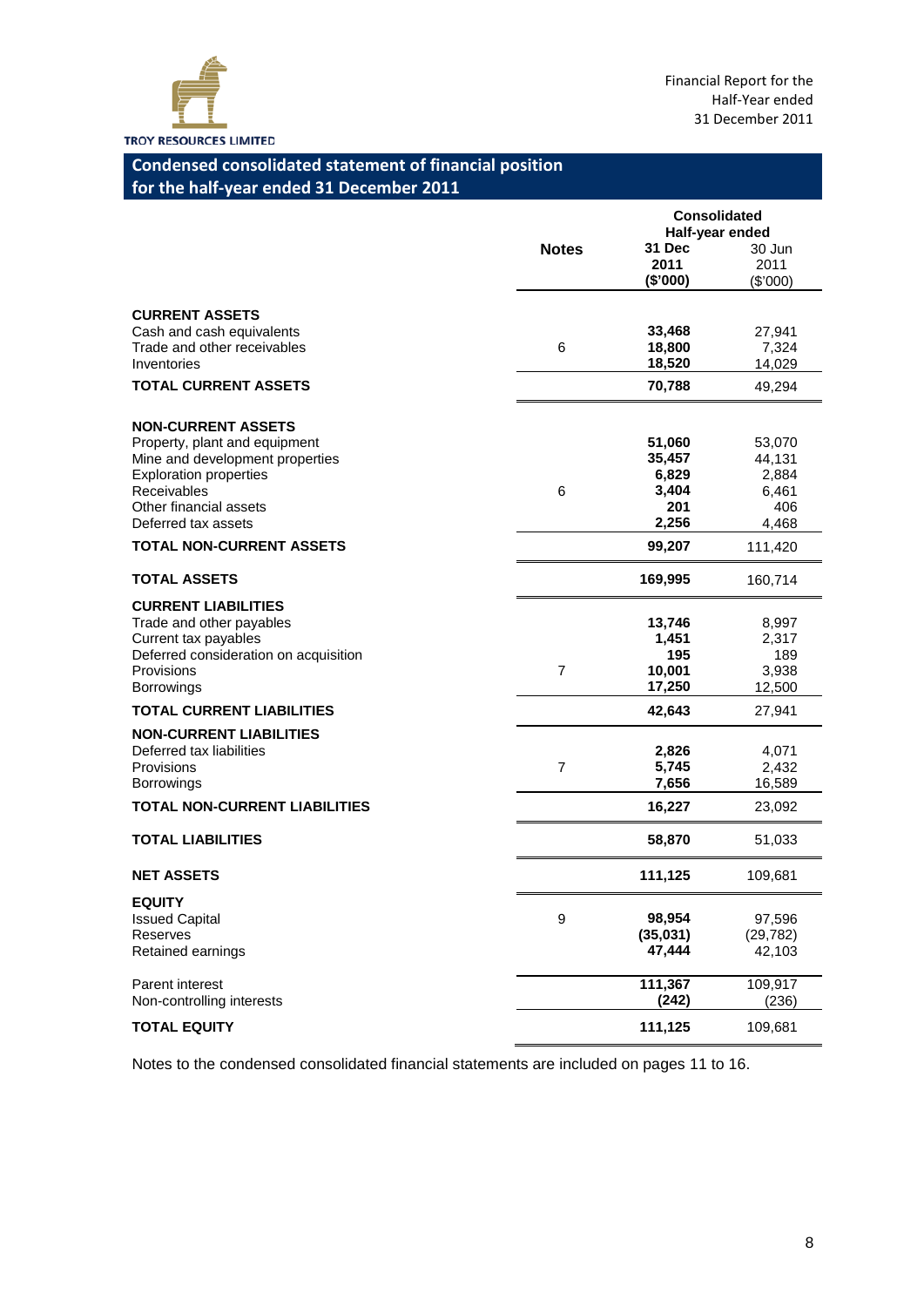

# **Condensed consolidated statement of changes in equity for the half-year ended 31 December 2011**

|                                                                | Issued<br>Capital        | Available for<br>Sale Reserve | Option<br>Premium<br>Reserve | Foreign<br>Currency<br>Translation<br>Reserve | Retained<br>Earnings | Attributable to<br><b>Equity Holder</b><br>of Parent | Non-<br>controlling<br>interest | <b>TOTAL</b><br><b>EQUITY</b> |
|----------------------------------------------------------------|--------------------------|-------------------------------|------------------------------|-----------------------------------------------|----------------------|------------------------------------------------------|---------------------------------|-------------------------------|
|                                                                | (\$,000)                 | (\$,000)                      | (\$,000)                     | (\$,000)                                      | (\$,000)             | (\$,000)                                             | (\$,000)                        | (\$,000)                      |
| Balance at 1 July 2011                                         | 97,596                   | (666)                         | 4,146                        | (33, 262)                                     | 42,103               | 109,917                                              | (236)                           | 109,681                       |
| Profit for the period                                          |                          |                               |                              |                                               | 10,658               | 10,658                                               | (4)                             | 10,654                        |
| Changes in fair value of available-for-sale assets, net of tax |                          | (205)                         |                              |                                               |                      | (205)                                                |                                 | (205)                         |
| Exchange rate differences on translation of foreign operations | $\overline{\phantom{a}}$ |                               | $\blacksquare$               | (4,984)                                       | $\blacksquare$       | (4,984)                                              | (2)                             | (4,986)                       |
| Total comprehensive income for the half year                   |                          | (205)                         |                              | (4,984)                                       | 10,658               | 5,469                                                | (6)                             | 5,463                         |
| Issue of fully paid shares on conversion of options            | 1,284                    |                               | (252)                        |                                               |                      | 1,032                                                |                                 | 1,032                         |
| Issue of fully paid shares – employee performance rights       | 74                       |                               | (74)                         |                                               |                      |                                                      |                                 |                               |
| Share-based payments                                           |                          |                               | 266                          |                                               |                      | 266                                                  |                                 | 266                           |
| Dividends payable/paid                                         |                          |                               | $\overline{\phantom{a}}$     |                                               | (5, 317)             | (5, 317)                                             |                                 | (5, 317)                      |
| <b>Balance at 31 December 2011</b>                             | 98,954                   | (871)                         | 4,086                        | (38, 246)                                     | 47,444               | 111,367                                              | (242)                           | 111,125                       |
| Balance at 1 July 2010                                         | 96,022                   | 2,428                         | 3,718                        | (3,739)                                       | 30,975               | 129,404                                              | (218)                           | 129,186                       |
| Profit for the period                                          |                          |                               |                              |                                               | 6,045                | 6,045                                                | (8)                             | 6,037                         |
| Changes in fair value of available-for-sale assets, net of tax |                          | (2, 428)                      |                              |                                               |                      | (2, 428)                                             |                                 | (2, 428)                      |
| Exchange differences on translation of foreign operations      |                          |                               | $\blacksquare$               | (25,004)                                      |                      | (25,004)                                             | (4)                             | (25,008)                      |
| Total comprehensive income for the half year                   |                          | (2, 428)                      | $\overline{\phantom{a}}$     | (25,004)                                      | 6,045                | (21, 387)                                            | (12)                            | (21, 399)                     |
| Issue of fully paid shares on conversion of options            | 11                       |                               | (2)                          |                                               |                      |                                                      |                                 | 9                             |
| Share-based payments                                           |                          |                               | 218                          |                                               |                      | 218                                                  |                                 | 218                           |
| Dividends payable/paid                                         |                          |                               |                              |                                               |                      |                                                      |                                 |                               |
| Balance at 31 December 2010                                    | 96,033                   |                               | 3,934                        | (28, 743)                                     | 37,020               | 108,244                                              | (230)                           | 108,014                       |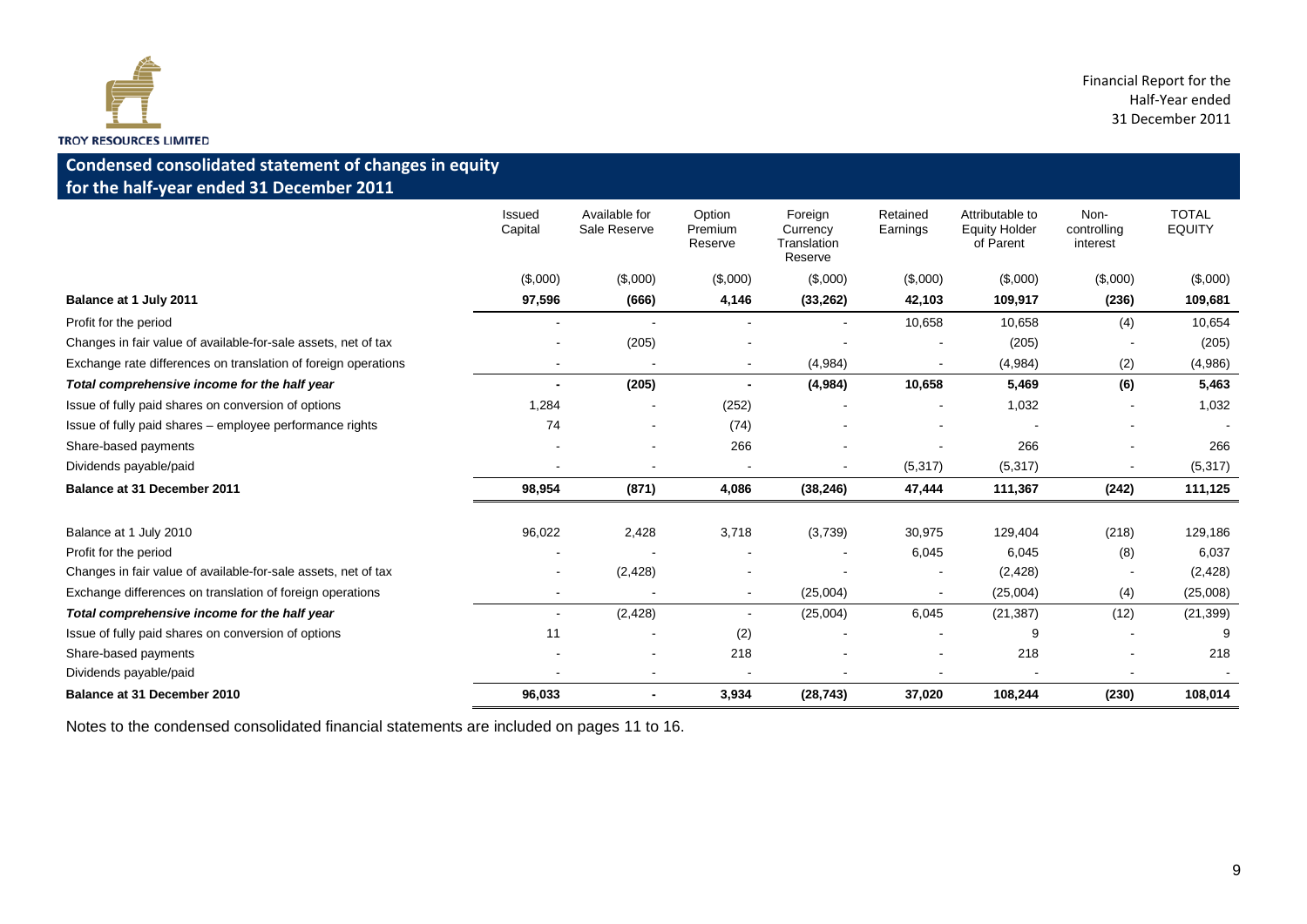

# **Condensed consolidated statement of cash flows for the half-year ended 31 December 2011**

|                                                                                                                                                                                                                                                                                                                                                          | <b>Consolidated</b><br>Half-year ended              |                                                        |
|----------------------------------------------------------------------------------------------------------------------------------------------------------------------------------------------------------------------------------------------------------------------------------------------------------------------------------------------------------|-----------------------------------------------------|--------------------------------------------------------|
|                                                                                                                                                                                                                                                                                                                                                          | <b>31 Dec</b><br>2011<br>(\$'000)                   | 31 Dec<br>2010<br>(\$'000)                             |
| <b>CASH FLOWS FROM OPERATING ACTIVITIES</b><br>Receipts from customers<br>Payments to suppliers and employees<br>Proceeds from sundry income<br>Export tax and government royalties paid<br>Income taxes paid                                                                                                                                            | 87,384<br>(53, 580)<br>36<br>(5,707)<br>(5,952)     | 40,527<br>(35,063)<br>1,065<br>(737)<br>(315)          |
| NET CASH PROVIDED BY / (USED IN) OPERATING ACTIVITIES                                                                                                                                                                                                                                                                                                    | 22,181                                              | 5,477                                                  |
| <b>CASH FLOWS FROM INVESTING ACTIVITIES</b><br>Payments for property, plant and equipment<br>Payments for power line commitments<br>Payments for mine & development properties<br>Payments for exploration properties capitalised<br>Proceeds on sale of property, plant and equipment<br>Proceeds on sale of investment securities<br>Interest received | (2,784)<br>(754)<br>(3,613)<br>(4,219)<br>22<br>232 | (18,084)<br>(5, 129)<br>(8,533)<br>390<br>4,503<br>282 |
| <b>NET CASH (USED IN) INVESTING ACTIVITIES</b>                                                                                                                                                                                                                                                                                                           | (11, 116)                                           | (26, 571)                                              |
| <b>CASH FLOWS FROM FINANCING ACTIVITIES</b><br>Borrowings - Investec Bank (Australia) Limited<br>Repayments - Investec Bank (Australia) Limited<br>Payments of debt raising and interest costs<br>Proceeds from issues of equity securities<br>Dividends paid - members of parent entity                                                                 | (4,000)<br>(2,025)<br>1,032<br>(525)                | 22,000<br>(880)<br>9<br>(1)                            |
| <b>NET CASH PROVIDED BY FINANCING ACTIVITIES</b>                                                                                                                                                                                                                                                                                                         | (5, 518)                                            | 21,128                                                 |
| Net increase / (decrease) in cash and cash equivalents<br>Cash and cash equivalents at the beginning of the period<br>Effects of exchange rate changes on the balance of cash held in<br>foreign currencies                                                                                                                                              | 5,547<br>27,941<br>(20)                             | 34<br>16,432<br>(451)                                  |
| Cash and cash equivalents at end of the period                                                                                                                                                                                                                                                                                                           | 33,468                                              | 16,015                                                 |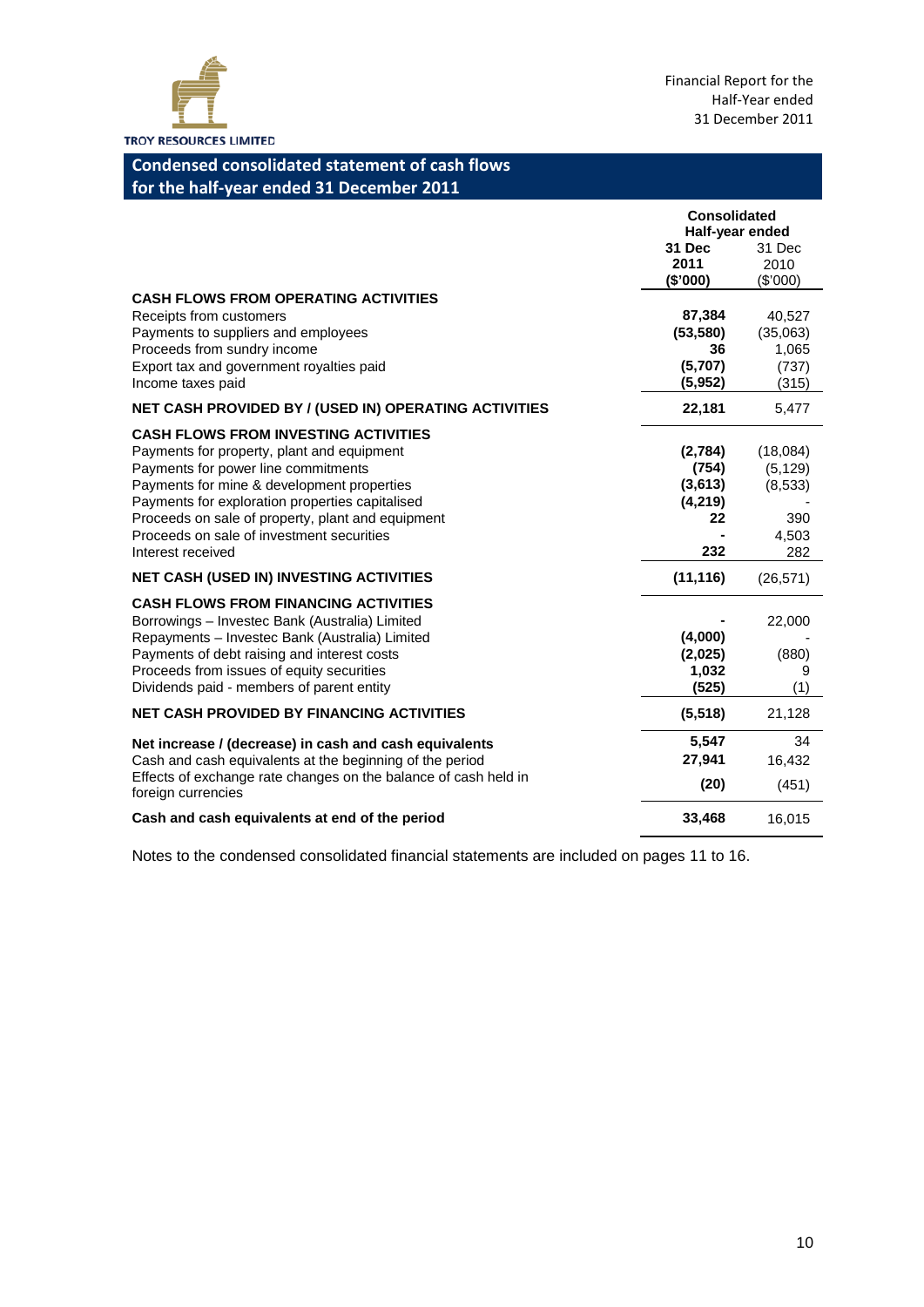

#### **1. Significant accounting policies**

#### **Statement of compliance**

The half-year financial report is a general purpose financial report prepared in accordance with the *Corporations Act 2001* and AASB 134 'Interim Financial Reporting'. Compliance with AASB 134 ensures compliance with International Financial Reporting Standard IAS 34 'Interim Financial Reporting'. The half-year report does not include notes of the type normally included in an annual financial report and should be read in conjunction with the most recent annual financial report.

#### **Basis of preparation**

The condensed consolidated financial statements have been prepared on the basis of historical cost, except for the revaluation of certain non-current assets and financial instruments. Cost is based on the fair values of the consideration given in exchange for assets. All amounts are presented in Australian dollars, unless otherwise noted.

The accounting policies and methods of computation adopted in the preparation of the halfyear financial report are consistent with those adopted and disclosed in the company's 2011 annual financial report for the financial year ended 30 June 2011, except for the impact of the Standards and Interpretations described below. These accounting policies are consistent with Australian Accounting Standards and with International Financial Reporting Standards.

The Group has adopted all of the new and revised Standards and Interpretations issued by the Australian Accounting Standards Board (the AASB) that are relevant to their operations and effective for the current reporting period.

The adoption of all the new and revised Standards and Interpretations has not resulted in any changes to the Group's accounting policies and have no affect on the amounts reported for the current or prior periods. The new and revised Standards and Interpretations has not had a material impact and not resulted in changes to the Groups presentation of, or disclosure in its half-year financial statements.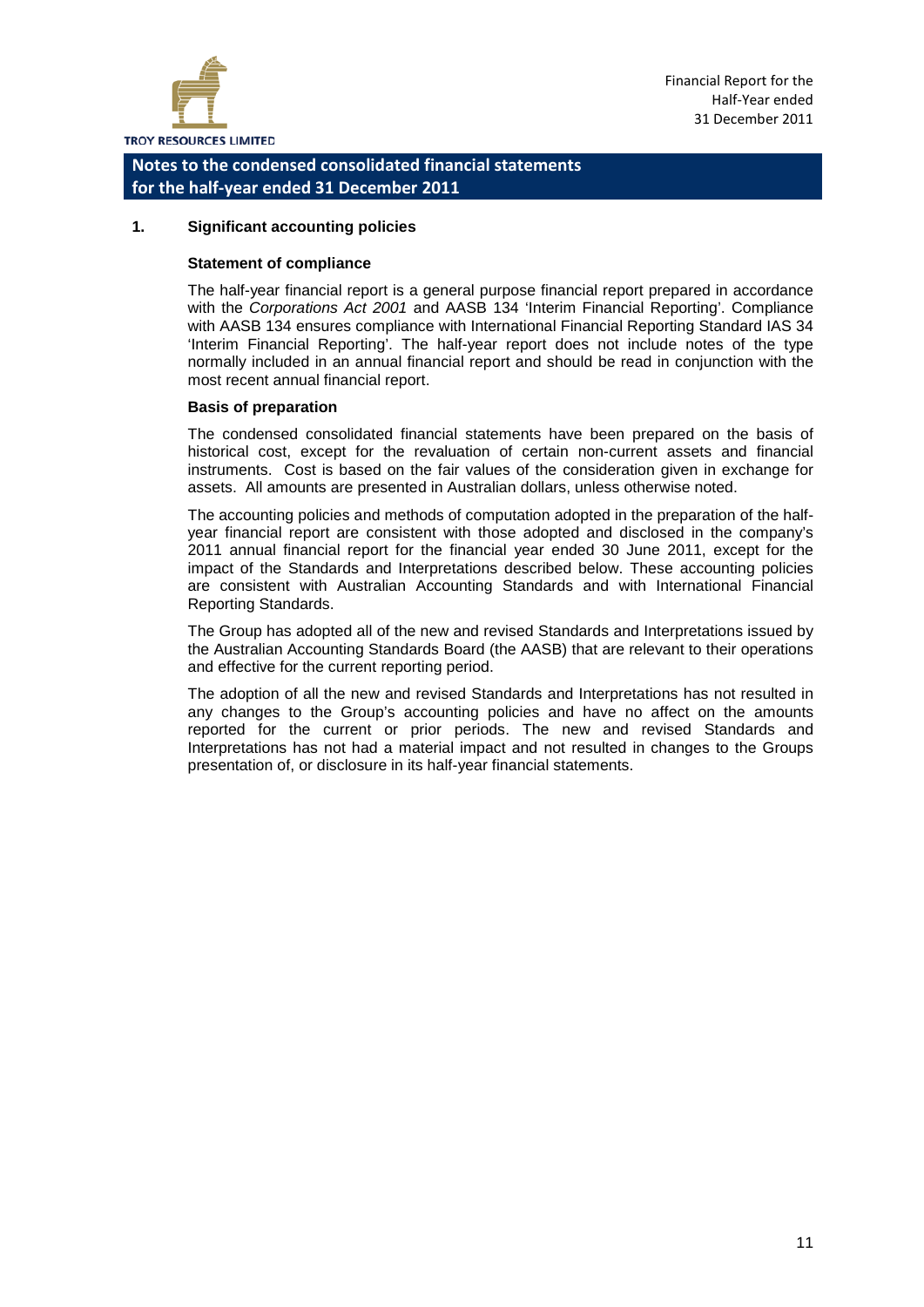

#### **2. Segment Information**

The following is an analysis of the consolidated entity's revenue and results by reportable operating segment for the periods under review:

|                              |        | <b>Segment Revenue</b> |          | <b>Segment Profit</b> |
|------------------------------|--------|------------------------|----------|-----------------------|
|                              |        | Half-year ended        |          | Half-year ended       |
|                              | 31 Dec | 31 Dec                 | 31 Dec   | 31 Dec                |
|                              | 2011   | 2010                   | 2011     | 2010                  |
|                              | \$'000 | \$'000                 | \$'000   | \$'000                |
| <b>Producing Operations:</b> |        |                        |          |                       |
| Australia                    | 157    | 8,622                  | 6        | 2,898                 |
| <b>Brazil</b>                | 38,204 | 30,154                 | 11,222   | 7,011                 |
| Argentina                    | 50,079 |                        | 15,204   | (938)                 |
| <b>Total Operations</b>      | 88,440 | 38,776                 | 26,432   | 8,971                 |
| <b>Exploration:</b>          |        |                        |          |                       |
| Australia and other          |        |                        | (420)    | (250)                 |
| Brazil                       |        |                        | (557)    | (562)                 |
| Argentina                    |        |                        | (6, 555) | (1,700)               |
| Capitalised Argentina        |        |                        | 4,219    |                       |
| <b>Total Exploration</b>     |        |                        | (3, 313) | (2,512)               |
| <b>Total Segments</b>        |        |                        | 23,119   | 6,459                 |
| Other income                 |        |                        | 533      | 5,554                 |
| Administration               |        |                        | (4,068)  | (3,504)               |
| Corporate – other expenses   |        |                        | (293)    | (394)                 |
| Care & maintenance costs     |        |                        | (186)    | (372)                 |
| Finance costs                |        |                        | (1, 841) | (1,266)               |
| <b>Profit Before Tax</b>     |        |                        | 17,264   | 6,477                 |

The revenue reported above represents revenue generated from external customers. There were no intersegment sales during the period.

Segment profit represents the profit earned by each segment without the allocation of central administration costs and directors' salaries, interest income, profit on the sale of shares, care and maintenance costs, expenses in relation to corporate facilities, and tax expense. This is the measure reported to the chief operating decision maker for the purpose of resource allocation and assessment of segment performance.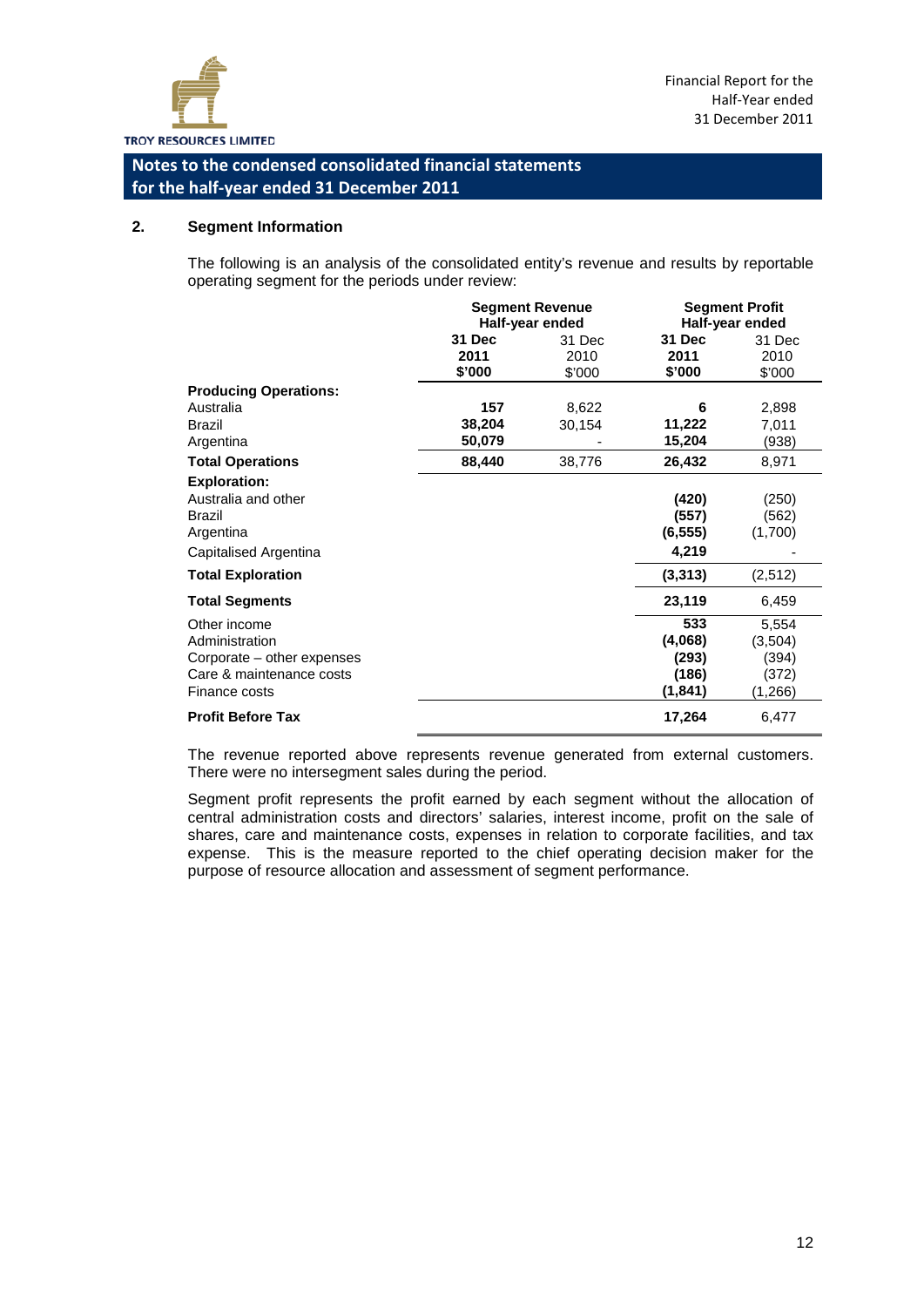

#### **2. Segment Information (continued)**

The following is an analysis of the consolidated entity's assets by reportable segment:

|                                                                                                                                                              | <b>Consolidated</b><br>Half-year ended |                                  |  |  |
|--------------------------------------------------------------------------------------------------------------------------------------------------------------|----------------------------------------|----------------------------------|--|--|
| <b>Total Assets</b>                                                                                                                                          | 31 Dec<br>2011<br>\$'000               | 30 June<br>2011<br>\$'000        |  |  |
| <b>Continuing operations:</b><br>Australia<br><b>Brazil</b><br>Argentina<br>Exploration                                                                      | 562<br>21,965<br>103,350<br>6,829      | 632<br>35,924<br>87,412<br>2,884 |  |  |
| <b>Total Segment Assets:</b>                                                                                                                                 | 132,706                                | 126,852                          |  |  |
| Cash and cash equivalents <sup>(i)</sup><br>Income tax assets <sup>(1)</sup><br>Investments in listed entities <sup>(i)</sup><br>Other assets <sup>(i)</sup> | 33,468<br>2,256<br>201<br>1,364        | 27.951<br>4.468<br>406<br>1,047  |  |  |
| <b>Total Assets</b>                                                                                                                                          | 169,995                                | 160,714                          |  |  |

 $<sup>(i)</sup>$  Unallocated assets include various assets including cash held at a corporate level that</sup> have not been allocated to the underlying segments.

|                                                                                                                                                                                                         | <b>Consolidated</b><br>Half-year ended   |                                        |  |  |
|---------------------------------------------------------------------------------------------------------------------------------------------------------------------------------------------------------|------------------------------------------|----------------------------------------|--|--|
| <b>Total Liabilities</b>                                                                                                                                                                                | <b>31 Dec</b><br>2011<br>\$'000          | 30 June<br>2011<br>\$'000              |  |  |
| <b>Continuing operations:</b><br>Australia<br>Brazil<br>Argentina<br>Exploration                                                                                                                        | 1,030<br>4,035<br>18,406                 | 1,077<br>3,402<br>7,636                |  |  |
| <b>Total Segment Liabilities:</b>                                                                                                                                                                       | 23,471                                   | 12,115                                 |  |  |
| Income tax liabilities <sup>(ii)</sup><br>Deferred consideration on acquisition <sup>(II)</sup><br>Borrowings <sup>(ii)</sup><br>Dividends payable <sup>(ii)</sup><br>Other liabilities <sup>(ii)</sup> | 2,827<br>195<br>24,906<br>5,340<br>2,131 | 6,388<br>189<br>29,089<br>549<br>2,703 |  |  |
| <b>Total Liabilities</b>                                                                                                                                                                                | 58,870                                   | 51,033                                 |  |  |

 $(iii)$  Unallocated liabilities include tax liabilities, deferred consideration, corporate leave entitlements and consolidated entity borrowings not specifically allocated to any one underlying segment.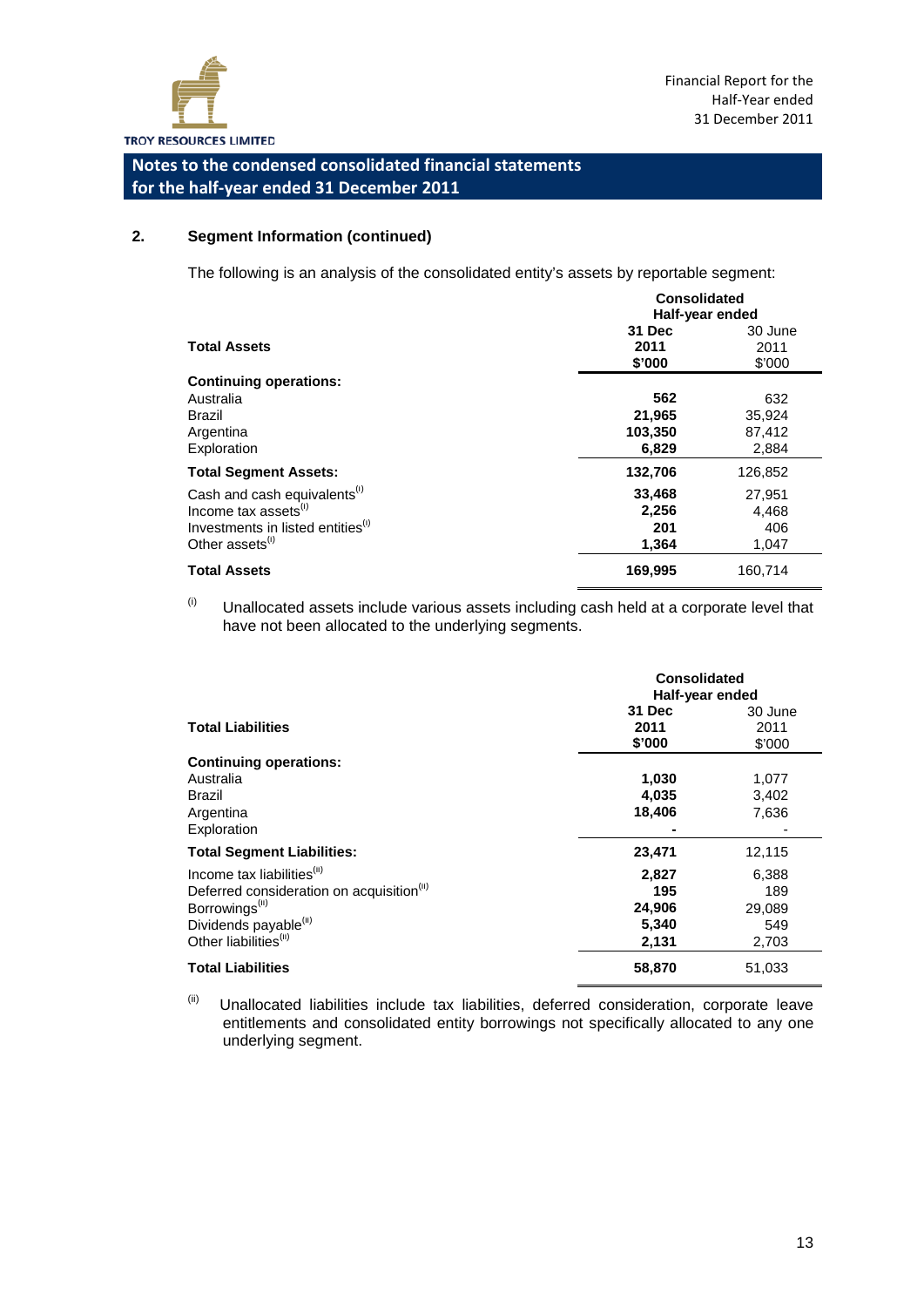

 $\overline{a}$ 

# **Notes to the condensed consolidated financial statements for the half-year ended 31 December 2011**

#### **3. Revenue**

|                                           | <b>Consolidated</b> |        |  |  |
|-------------------------------------------|---------------------|--------|--|--|
|                                           | Half-year ended     |        |  |  |
|                                           | 31 Dec              | 31 Dec |  |  |
| Revenue                                   | 2011                | 2010   |  |  |
|                                           | \$'000              | \$'000 |  |  |
| <b>Operating Revenue</b>                  |                     |        |  |  |
| Gold sales                                | 78,635              | 38,776 |  |  |
| Silver sales                              | 9,805               |        |  |  |
|                                           | 88,440              | 38,776 |  |  |
| <b>Other Income</b>                       |                     |        |  |  |
| Interest Received                         | 232                 | 282    |  |  |
| Profit on sale of shares (refer note (a)) |                     | 4,207  |  |  |
| Iron ore licence fee                      |                     | 1,018  |  |  |
| Net foreign exchange gains                | 265                 |        |  |  |
| Other                                     | 36                  | 47     |  |  |
|                                           | 533                 | 5,554  |  |  |

Note (a): During the period ended 31 December 2010, the Company sold a total of 1,923,076 Volta Resources Inc. (TSX: VTR) Shares. Proceeds received for the shares totalled \$4,503,000 generating an accounting profit for the half year of \$4,207,000, before income tax.

#### **4. Expenses**

|                                                       | Consolidated    |        |
|-------------------------------------------------------|-----------------|--------|
|                                                       | Half-year ended |        |
|                                                       | 31 Dec          | 31 Dec |
|                                                       | 2011            | 2010   |
|                                                       | \$'000          | \$'000 |
| Exploration expenditure (gross)                       | 7,532           | 2,512  |
| (Capitalised to exploration properties)               | (4, 219)        |        |
| Exploration expenses (net)                            | 3,313           | 2,512  |
| Finance costs                                         | 1,841           | 1,266  |
| Depreciation of property, plant & equipment           |                 |        |
| Cost of sales                                         | 7,154           | 4,586  |
| Administration expenses                               | 139             | 125    |
|                                                       | 7,293           | 4,711  |
| Amortisation of mining properties                     | 10,489          | 4,538  |
| Government royalties                                  | 2,972           | 737    |
| Care and maintenance - Sandstone                      | 186             | 372    |
| <b>Administration Expenses</b>                        |                 |        |
| Head office salaries and bonuses                      | 1,236           | 1,114  |
| Expatriate salaries and bonuses                       | 653             | 571    |
| Directors fees                                        | 250             | 236    |
| Regional administration Argentina - Development phase |                 | 938    |
| Other Brazil administration                           | 65              | 157    |
| Depreciation - furniture and equipment                | 139             | 125    |
| Other head office administration <sup>(i)</sup>       | 1,725           | 1,301  |
|                                                       | 4,068           | 4,442  |
| <b>Other Expenses - Corporate</b>                     |                 |        |
| Share based payments                                  | 266             | 230    |
| Loss on sale of plant and equipment                   | 27              | 31     |
| Net foreign currency exchange loss                    |                 | 133    |
|                                                       | 293             | 394    |

(i) Includes listing fees, shareholder costs, audit fees, taxation consultants, office rents, insurance, travel, conferences and other head office administration expenditure.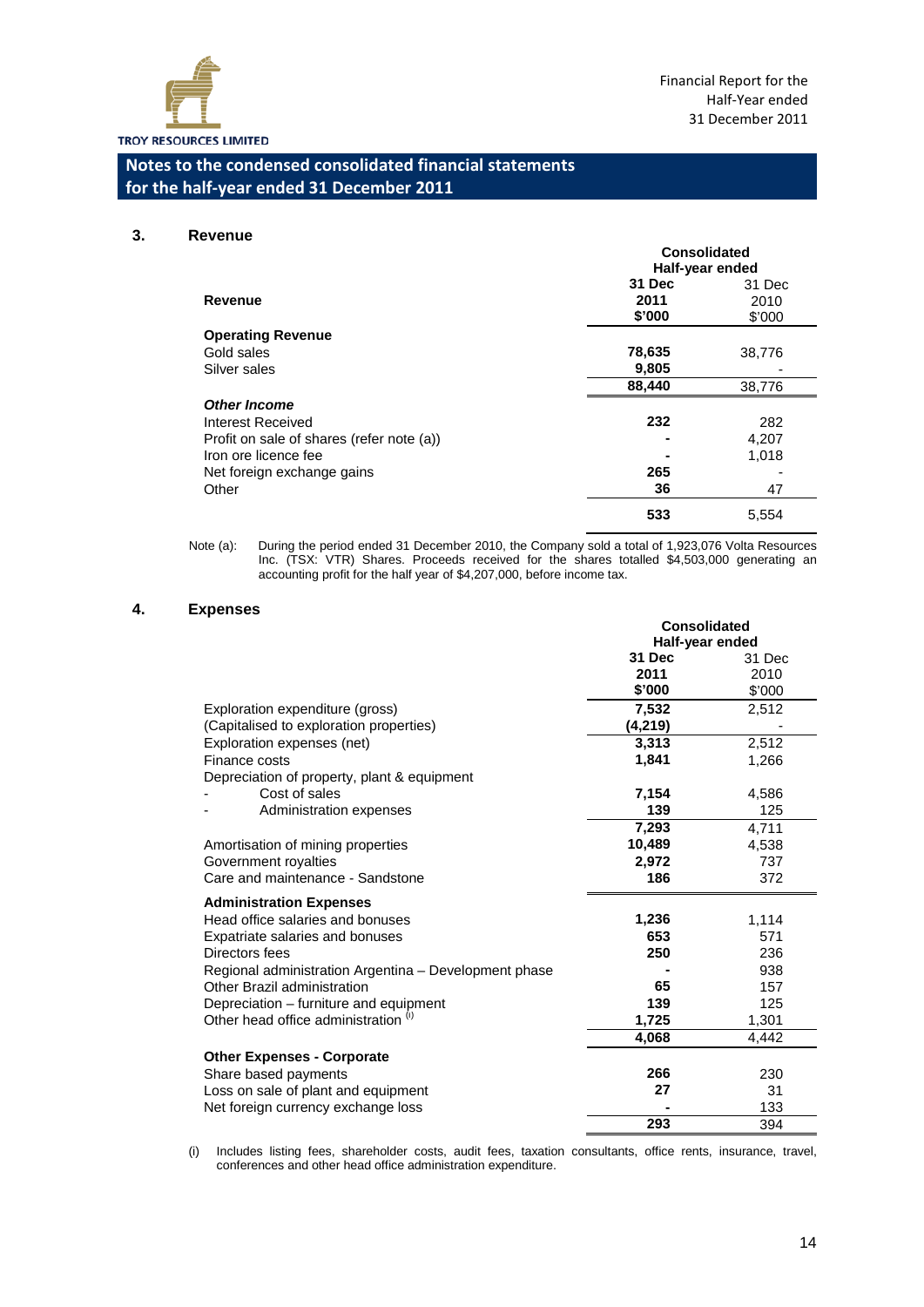

#### **5. Taxation**

#### **Export Tax / Government Royalties**

Export tax is incurred on the gross revenue of all gold and silver shipped out of Argentina at a rate of 5%. The current period expense includes minor adjustments for forward sales and the prior year. Government royalties are separate and levied on production and infrastructure spending these are reported as part of costs of sales and disclosed in Note 4.

#### **Income Tax**

Income tax rates applicable for Corporations operating in Brazil, Argentina and Australia are 35%, 35% and 30% respectively. Argentine export tax is deductible for income tax purposes.

The Troy group income tax expense for the half-year to 31 December 2011 across the three jurisdictions is as follows:

|                                                      | <b>Consolidated Half-year ended</b><br>31 Dec 2011 |     |
|------------------------------------------------------|----------------------------------------------------|-----|
|                                                      | \$'000                                             | %   |
| Brazil                                               | 3,888                                              | 35  |
| Argentina <sup>(a)</sup><br>Australia <sup>(b)</sup> | 2,722                                              | 21  |
|                                                      | ۰                                                  | n/a |
|                                                      | 6,610                                              | 38  |

(a) Argentina benefited from some additional deductions and carried forward losses from prior years.

(b) Net costs incurred within Australia do not have offsetting taxable income streams and therefore an income tax credit has not been recognised.

#### **6. Trade and Other Receivables**

|                                 | <b>Consolidated Half-year ended</b> |         |  |
|---------------------------------|-------------------------------------|---------|--|
|                                 | 31 Dec                              | 30 June |  |
|                                 | 2011                                | 2011    |  |
|                                 | \$'000                              | \$'000  |  |
| <b>Current</b>                  |                                     |         |  |
| Debtors and prepayments         | 3.211                               | 1,505   |  |
| Value added tax recoverable (a) | 15,589                              | 5,819   |  |
|                                 | 18,800                              | 7.324   |  |
| <b>Non-Current</b>              |                                     |         |  |
| Value added tax recoverable (a) | 3.404                               | 6.461   |  |

 $(a)$  Within Argentina, the group has incurred value added tax as part of its purchases which are recoverable over time in proportion to the level of future export sales.

#### **7. Provisions**

|                                        |              |        | <b>Consolidated Half-year ended</b> |  |  |
|----------------------------------------|--------------|--------|-------------------------------------|--|--|
|                                        | <b>Notes</b> | 31 Dec | 30 June                             |  |  |
|                                        |              | 2011   | 2011                                |  |  |
|                                        |              | \$'000 | \$'000                              |  |  |
| <b>Current</b>                         |              |        |                                     |  |  |
| Employee benefits                      |              | 1,930  | 2,220                               |  |  |
| <b>Dividends</b>                       | 8            | 5,340  | 549                                 |  |  |
| Power lines (Argentina) <sup>(a)</sup> |              | 1,609  |                                     |  |  |
| Rehabilitation                         |              | 1,122  | 1,169                               |  |  |
|                                        |              | 10,001 | 3,938                               |  |  |
| <b>Non-Current</b>                     |              |        |                                     |  |  |
| Employee benefits                      |              | 131    | 186                                 |  |  |
| Power lines (Argentina) <sup>(a)</sup> |              | 3,289  |                                     |  |  |
| <b>Rehabilitation</b>                  |              | 2,325  | 2,246                               |  |  |
|                                        |              | 5,745  | 2,432                               |  |  |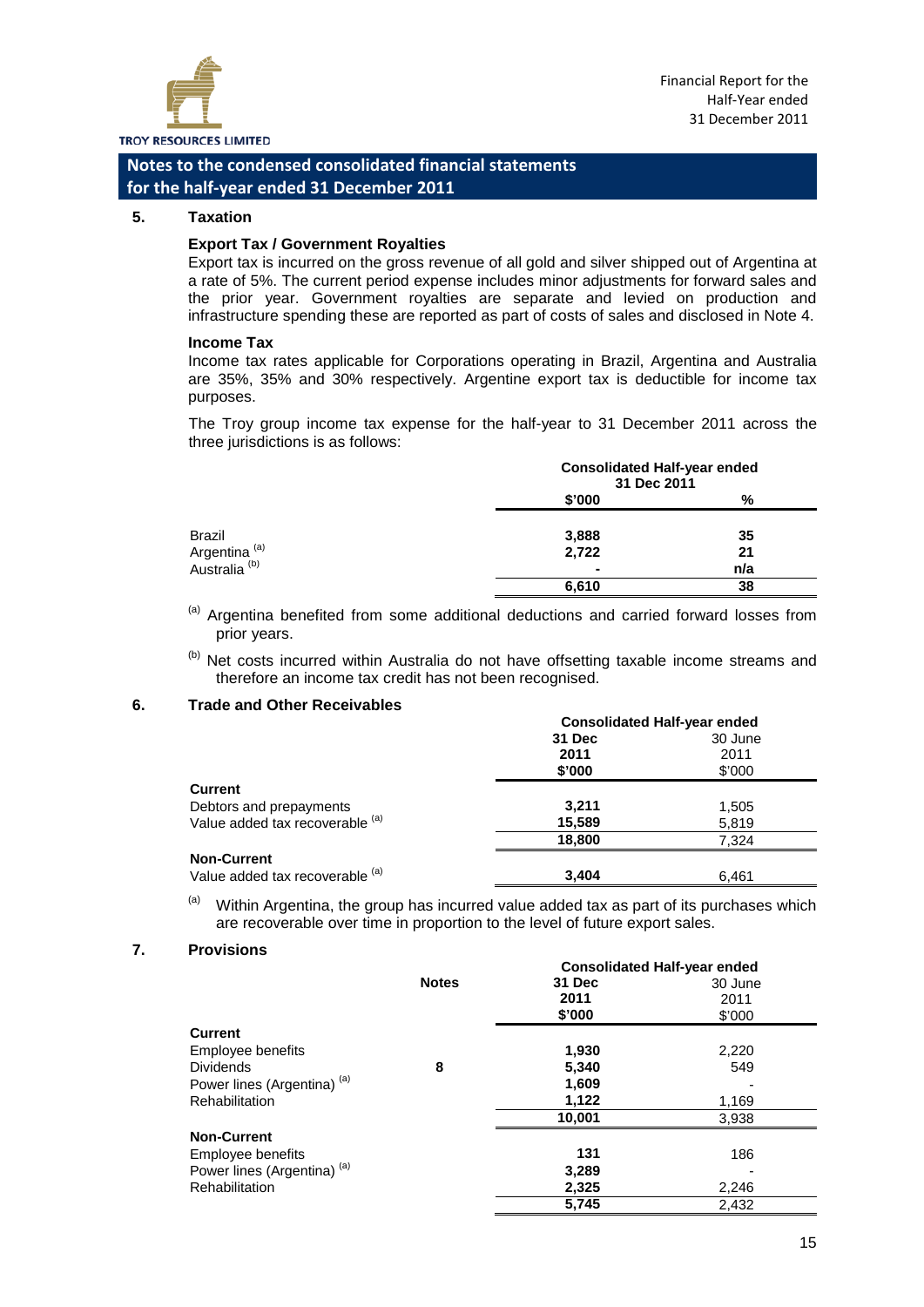

**(a) Power Lines**

The Group acquired as part of the Casposo Gold Silver development project contractual commitments to contribute US\$14.5 million less US\$0.7 million paid previously by Intrepid Mines for the upgrade of and construction of new power lines in San Juan province Argentina. Troy has paid US\$8.1 million in prior periods and US\$0.8 million (A\$0.8 million) in this current half year with the remaining US\$4.9 million due to be paid during the next 3 years. During December the new power lines were connected to site for use, as a result Troy has recognised the remaining commitments as an asset and liability in the statement of financial position.

#### **8. Dividends**

|                                                                                                          | <b>Consolidated Half-year ended</b> |                        |                              |                 |
|----------------------------------------------------------------------------------------------------------|-------------------------------------|------------------------|------------------------------|-----------------|
|                                                                                                          | 31 Dec 2011                         |                        | 31 Dec 2010                  |                 |
| <b>Dividends</b>                                                                                         | <b>Cents</b><br>per<br><b>Share</b> | <b>Total</b><br>\$'000 | <b>Cents</b><br>per<br>share | Total<br>\$'000 |
| Dividends provided for:<br>Final dividend of 6.0 cents per share fully<br>franked paid on 6 January 2012 | 6.0                                 | 5.317                  |                              |                 |
|                                                                                                          | 6.0                                 | 5,317                  |                              |                 |

Unpresented cheques for previous dividends total \$23,000 bringing the full provision for dividends to \$5,340,000.

#### **9. Equity Securities Issued**

|                                  | <b>Consolidated Half-year ended</b> |        |             |        |
|----------------------------------|-------------------------------------|--------|-------------|--------|
|                                  | 31 Dec 2011                         |        | 31 Dec 2010 |        |
|                                  | No.                                 |        | No.         |        |
|                                  | 000'                                | \$'000 | '000        | \$'000 |
| Exercise of options              | 588                                 | 1.284  |             |        |
| Performance rights shares issued | 36                                  | 74     | -           |        |
|                                  | 624                                 | 1.358  |             |        |

#### **10. Contingent Liabilities**

- (a) Bank Guarantees (Company cash backed) provided by financial institutions given to various State Departments of Mines and Energy total \$2,729,125 (June 2011: \$2,663,125). These are security amounts against breach of environmental conditions and are not expected to be exercised in the normal course of business. General bank guarantees to financial institutions total \$88,500 (June 2011: \$83,000).
- (b) General sureties given to various State Departments of Mines and Energy total \$175,000 (June 2011: \$175,000). These are security amounts against breach of environmental conditions and are not expected to be exercised in the normal course of business.

#### **11. Subsequent Events**

On 6 January 2012, the Company issued 270,326 fully paid ordinary shares under the Troy Dividend Reinvestment Plan in relation to the 2011 financial year final dividend announced on 24 November 2011.

On 9 January 2012 the Company issued 250,000 unlisted options under the Troy Employee Share Option plan at an exercise price of \$4.37. The options vest in three annual tranches and all expire on 9 January 2016.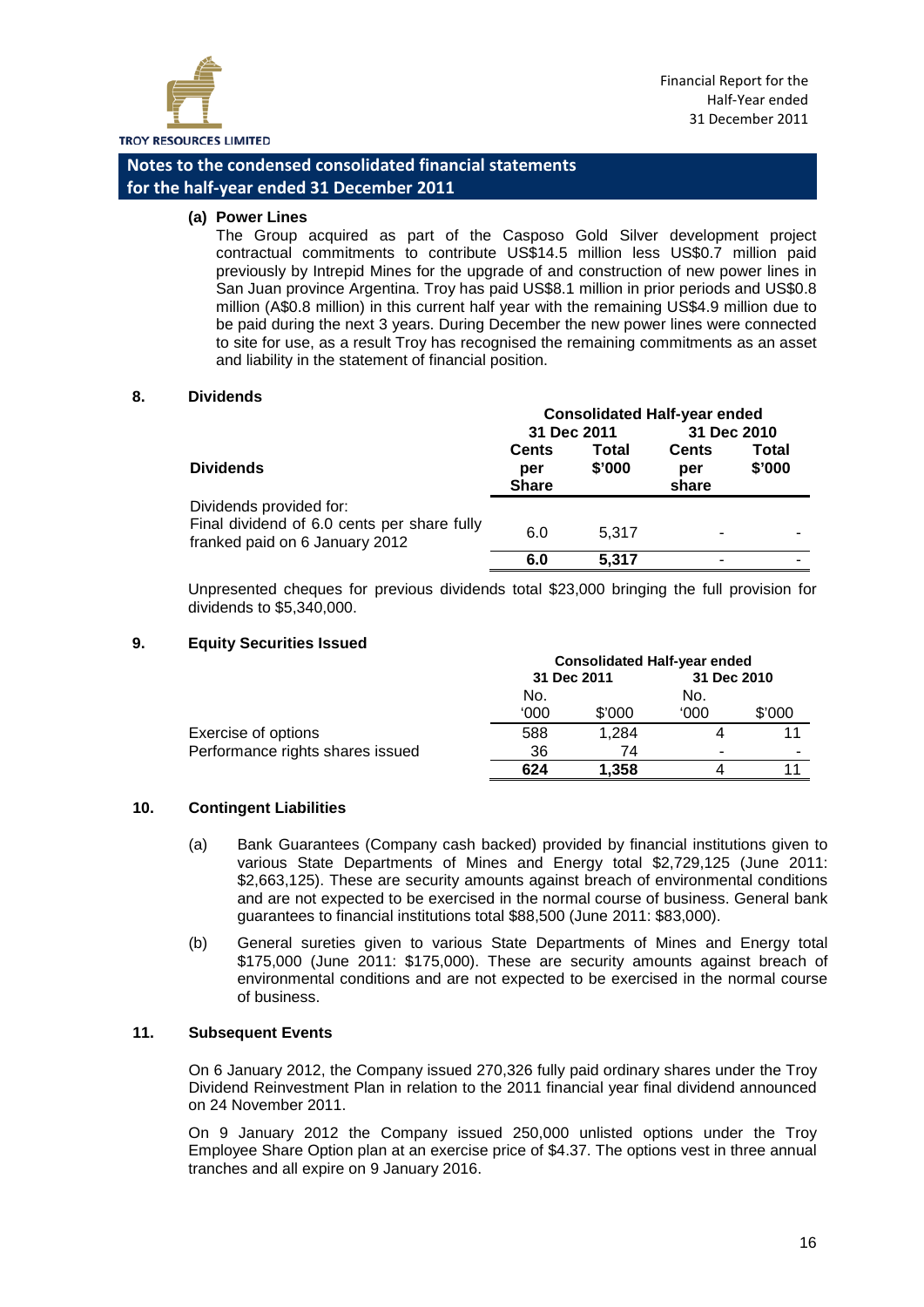

Financial Report for the Half-Year ended 31 December 2011

**Directors' declaration**

The Directors declare that:

- (a) the attached financial statements and notes thereto comply with accounting standards;
- (b) the attached financial statements and notes thereto give a true and fair view of the financial position and performance of the Consolidated Entity;
- (c) in the Directors' opinion, the attached financial statements and notes thereto are in accordance with the Corporations Act 2001; and
- (d) in the Directors' opinion, there are reasonable grounds to believe that the Company will be able to pay its debts as and when they become due and payable.

#### **Signed in accordance with a resolution of the Directors made pursuant to s.303(5) of the Corporations Act 2001.**

#### **On behalf of the Directors**

R & j.

**Mr David R Dix** Chairman of Directors

Perth, Western Australia Date: 23 February 2012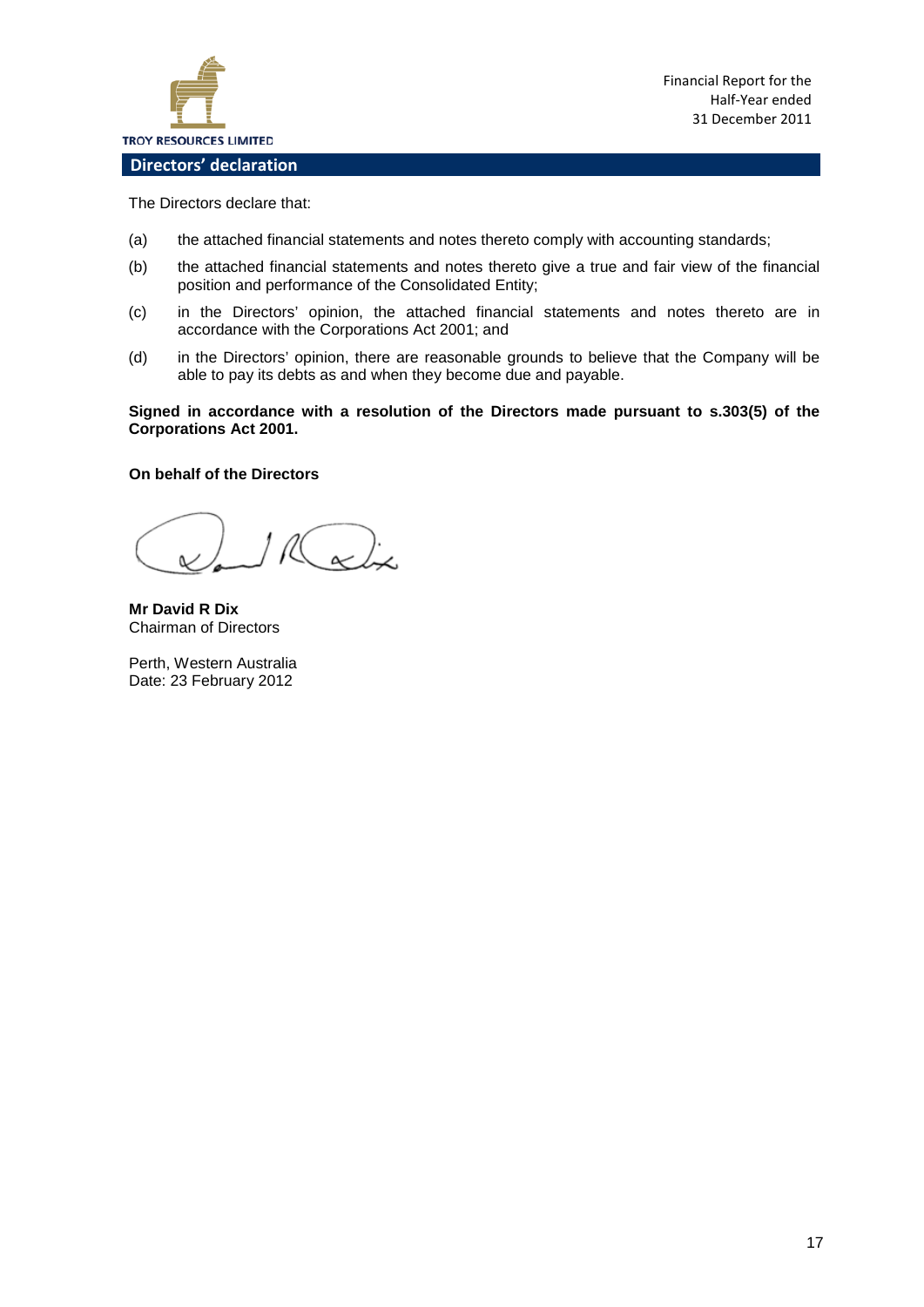# **Deloitte.**

Deloitte Touche Tohmatsu ABN 74 490 121 060

Woodside Plaza Level 14 240 St Georges Terrace Perth WA 6000 GPO Box A46 Perth WA 6837 Australia

Tel: +61 8 9365 7000

# Independent Auditor's Review Report to **Kax: +61 (0) 8 9365 7001 the members of Troy Resources Limited (formerly Troy Resources NL)**

We have reviewed the accompanying half-year financial report of Troy Resources Limited, which comprises the condensed statement of financial position as at 31 December 2011, and the condensed income statement, the condensed statement of comprehensive income, the condensed statement of cash flows and the condensed statement of changes in equity for the half-year ended on that date, selected explanatory notes and, the directors' declaration of the consolidated entity comprising the company and the entities it controlled at the end of the half-year or from time to time during the half-year as set out on pages 6 to 17.

#### *Directors' Responsibility for the Half-Year Financial Report*

The directors of the company are responsible for the preparation of the half-year financial report that gives a true and fair view in accordance with Australian Accounting Standards and the *Corporations Act 2001* and for such internal control as the directors determine is necessary to enable the preparation of the half-year financial report that is free from material misstatement, whether due to fraud or error.

#### *Auditor's Responsibility*

Our responsibility is to express a conclusion on the half-year financial report based on our review. We conducted our review in accordance with Auditing Standard on Review Engagements ASRE 2410 *Review of a Financial Report Performed by the Independent Auditor of the Entity*, in order to state whether, on the basis of the procedures described, we have become aware of any matter that makes us believe that the halfyear financial report is not in accordance with the *Corporations Act 2001* including: giving a true and fair view of the consolidated entity's financial position as at 31 December 2011 and its performance for the halfyear ended on that date; and complying with Accounting Standard AASB 134 *Interim Financial Reporting* and the *Corporations Regulations 2001*. As the auditor of Troy Resources Limited, ASRE 2410 requires that we comply with the ethical requirements relevant to the audit of the annual financial report.

A review of a half-year financial report consists of making enquiries, primarily of persons responsible for financial and accounting matters, and applying analytical and other review procedures. A review is substantially less in scope than an audit conducted in accordance with Australian Auditing Standards and consequently does not enable us to obtain assurance that we would become aware of all significant matters that might be identified in an audit. Accordingly, we do not express an audit opinion.

Liability limited by a scheme approved under Professional Standards Legislation.